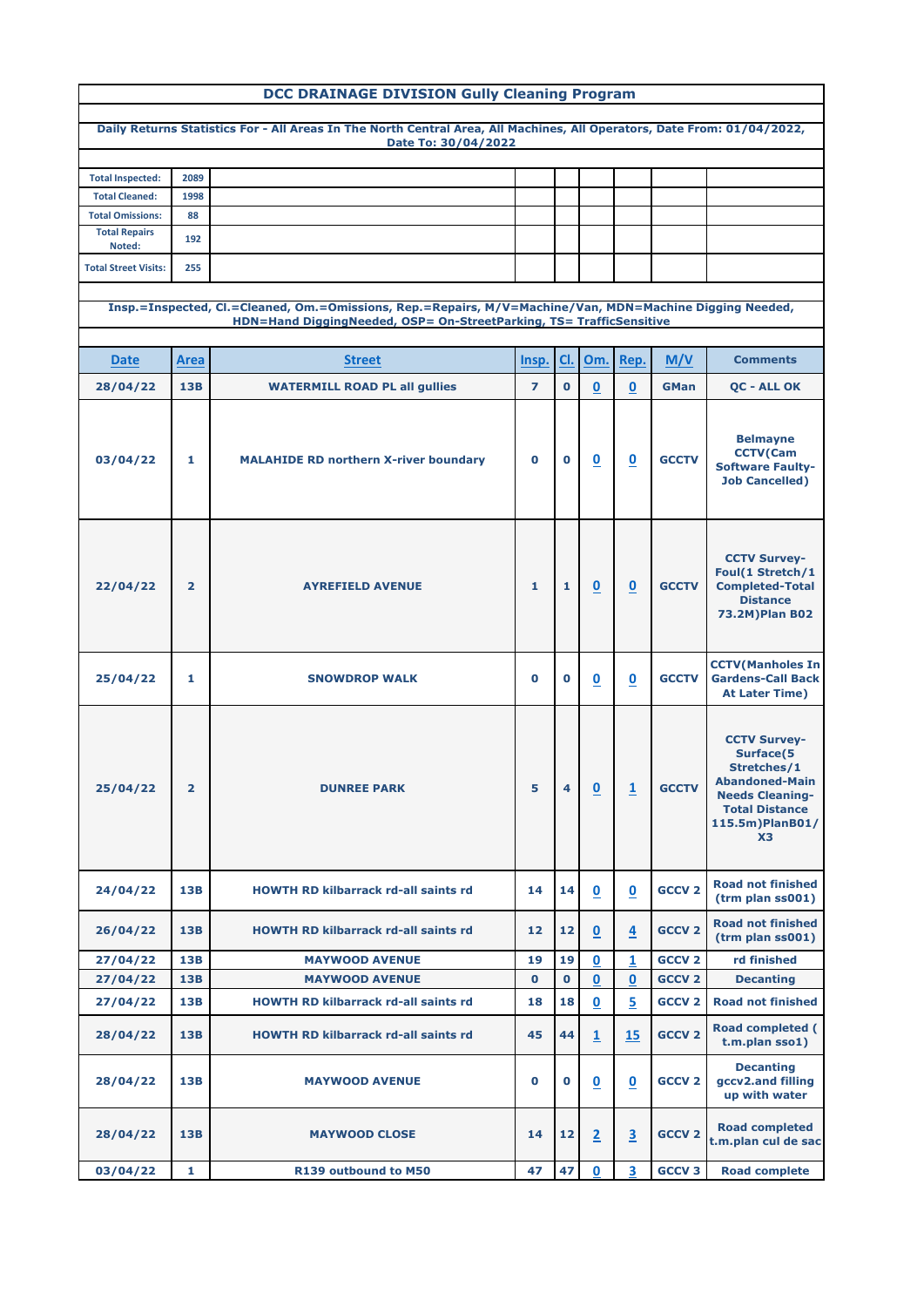|          |              |                                                 |                         |                            |                                 |                          |                                 | o/s no 25, needs                          |
|----------|--------------|-------------------------------------------------|-------------------------|----------------------------|---------------------------------|--------------------------|---------------------------------|-------------------------------------------|
| 06/04/22 | 1            | <b>WOODLAWN GREEN</b>                           | 1                       | $\mathbf{1}$               | $\overline{\mathbf{0}}$         | $\overline{\mathbf{1}}$  | <b>Jetting</b><br><b>Crew A</b> | more work.<br><b>Pipeline full of</b>     |
|          |              |                                                 |                         |                            |                                 |                          | <b>Jetting</b>                  | <b>M.O.T.</b><br>t m plan 1 Road          |
| 26/04/22 | 13B          | <b>HOWTH RD kilbarrack rd-all saints rd</b>     | 13                      | 11                         | $\overline{2}$                  | $\overline{2}$           | <b>Crew A</b>                   | finished                                  |
| 26/04/22 | <b>13B</b>   | <b>SAINT ANNE'S AVENUE</b>                      | 1                       | $\mathbf 0$                | $\overline{1}$                  | $\mathbf 0$              | <b>Jetting</b><br><b>Crew A</b> | <b>house 28 30</b>                        |
| 26/04/22 | <b>13B</b>   | <b>SAINT ANNE'S AVENUE</b>                      | 1                       | $\mathbf 0$                | $\overline{1}$                  | $\underline{\mathbf{0}}$ | <b>Jetting</b><br><b>Crew A</b> |                                           |
| 03/04/22 | 1            | <b>R139 inbound to Malahide Rd</b>              | 45                      | 42                         | $\overline{\mathbf{3}}$         | $\overline{2}$           | <b>SW1</b>                      | <b>Start Ls1 Finished</b><br><b>Ls47</b>  |
|          |              |                                                 |                         |                            |                                 |                          |                                 | <b>Rd info the link rd</b>                |
|          |              |                                                 |                         |                            |                                 |                          |                                 | partially UDC from                        |
| 07/04/22 | 1            | <b>DARNDALE RING ROAD</b>                       | $\mathbf 0$             | $\mathbf 0$                | $\bf{0}$                        | $\bf{0}$                 | <b>SW 2</b>                     | $I/s$ 3 to $I/s$ 8<br>median junc with    |
|          |              |                                                 |                         |                            |                                 |                          |                                 | marigold rd                               |
|          |              |                                                 |                         |                            |                                 |                          |                                 | If cleaning median                        |
|          |              |                                                 |                         |                            |                                 |                          | <b>SW 2</b>                     | its UDC small                             |
| 07/04/22 | 3            | <b>EDENMORE CRES median @ springdale rd</b>     | $\mathbf 0$             | $\bf{O}$                   | $\underline{\mathbf{0}}$        | $\underline{\mathbf{0}}$ |                                 | median junction<br>springdale rd @        |
|          |              |                                                 |                         |                            |                                 |                          |                                 | $1/s$ 37                                  |
|          |              |                                                 |                         |                            |                                 |                          |                                 | <b>Rd info partially</b>                  |
| 07/04/22 | 3            | <b>SAINT MARGARET'S AVENUE</b>                  | $\bf{0}$                | $\mathbf 0$                | $\overline{\mathbf{0}}$         | $\overline{\mathbf{0}}$  | <b>SW 2</b>                     | <b>UDC from house</b><br>no 2 to house no |
|          |              |                                                 |                         |                            |                                 |                          |                                 | 24 is median                              |
|          |              |                                                 |                         |                            |                                 |                          |                                 | <b>Partially UDC @</b>                    |
| 10/04/22 | 1            | <b>COOLOCK LANE swords rd to larch hill</b>     | $\mathbf 0$             | $\mathbf 0$                | $\mathbf 0$                     | $\mathbf 0$              | <b>SW 2</b>                     | l/s numbers, 4<br>,24,93,103,109,12       |
|          |              |                                                 |                         |                            |                                 |                          |                                 | 1 is were medians                         |
|          |              |                                                 |                         |                            |                                 |                          |                                 | are.<br><b>Rd info its UDC up</b>         |
|          |              |                                                 |                         |                            |                                 |                          |                                 | to our boundary                           |
| 10/04/22 | 1            | <b>MALAHIDE RD northern X-river boundary</b>    | $\bf{0}$                | $\mathbf 0$                | $\boldsymbol{0}$                | $\underline{\mathbf{0}}$ | <b>SW 2</b>                     | sign @ I/s 303,<br>median full            |
|          |              |                                                 |                         |                            |                                 |                          |                                 | stretch of this                           |
|          |              |                                                 |                         |                            |                                 |                          |                                 | section                                   |
| 01/04/22 | 3            | ST MARGARETS AVE PL @ 12 & 5 on median          | $\bf{0}$                | $\bf{0}$                   | $\underline{\mathbf{0}}$        | $\overline{\mathbf{0}}$  | <b>SW3</b>                      | <b>U.D.C TM. Plan</b><br>required         |
| 03/04/22 | 4            | <b>BROOKWOOD AVENUE PL all gullies</b>          | 33                      | 32                         | 1                               | 2                        | <b>SW3</b>                      | TM. 002 Finished                          |
| 03/04/22 | <b>13A</b>   | <b>HOWTH ROAD PL @ brookwood ave jcn</b>        | 1                       | $\mathbf{1}$               | $\mathbf 0$                     | $\mathbf 0$              | <b>SW3</b>                      | TM. 004 finished                          |
| 03/04/22 | 3            | <b>KILBARRACK RD PL under bridge</b>            | 4                       | 4                          | $\mathbf 0$                     | 0                        | <b>SW3</b>                      | TM. 002 Finished                          |
| 05/04/22 | 5            | <b>THORNDALE DRIVE PL all gullies</b>           | 21                      | 19                         | $\overline{2}$                  | $\mathbf 0$              | <b>SW3</b>                      | TM. 002 Finished                          |
| 10/04/22 | <b>13A</b>   | <b>HOWTH ROAD PL fairview-copeland ave</b>      | 21                      | 20                         | $\overline{1}$                  | $\overline{\mathbf{0}}$  | <b>SW3</b>                      | <b>TM.002 Finished</b>                    |
| 10/04/22 | <b>13A</b>   | <b>HOWTH RD PL @ railway bridge</b>             | 4                       | $\overline{\mathbf{4}}$    | $\mathbf 0$                     | $\mathbf 0$              | <b>SW3</b>                      | TM.002 finished                           |
| 10/04/22 | <b>13A</b>   | <b>HOWTH RD PL o/s &amp; opp harry byrnes</b>   | $\mathbf{2}$            | $\overline{2}$             | $\overline{\mathbf{0}}$         | $\mathbf 0$              | <b>SW3</b>                      | TM. C002 Finished                         |
|          |              |                                                 |                         |                            |                                 |                          |                                 |                                           |
| 10/04/22 | <b>13A</b>   | HOWTH RD PL st lawerence rd-stiles rd           | 8                       | 8                          | $\overline{\mathbf{0}}$         | 0                        | <b>SW3</b>                      | TM. C002 Finished                         |
| 10/04/22 | <b>13A</b>   | <b>HOWTH RD PL @ 150</b>                        | 1                       | 1                          | $\mathbf 0$                     | 0                        | <b>SW3</b>                      | TM. C004 finished                         |
| 10/04/22 | $\mathbf{1}$ | <b>CLONSHAUGH RD PL @ jcn N32</b>               | 6                       | 6                          | $\underline{\mathbf{0}}$        | $\overline{\mathbf{1}}$  | <b>SW3</b>                      | TM. C002 Finished                         |
| 10/04/22 | <b>11A</b>   | <b>GRIFFITH AVE PL @ jcn grace park road</b>    | 2                       | $\overline{\mathbf{2}}$    | $\overline{\mathbf{0}}$         | $\overline{\mathbf{1}}$  | <b>SW3</b>                      | TM. C004 finished                         |
| 10/04/22 | <b>11A</b>   | <b>GRACE PK ROAD PL @ jcn of griffith ave</b>   | $\overline{\mathbf{2}}$ | $\overline{2}$             | 0                               | 1                        | <b>SW3</b>                      | TM. C004 finished                         |
| 10/04/22 | <b>11A</b>   | <b>GRACE PK RD PL opp 132 &amp; each side</b>   | 3                       | 3                          | $\underline{\mathbf{0}}$        | $\overline{\mathbf{0}}$  | <b>SW3</b>                      | TM. C002 finished                         |
| 12/04/22 | 4            | <b>ROSEMOUNT AVENUE PL all gullies</b>          | 20                      | 18                         | $\overline{2}$                  | 0                        | <b>SW3</b>                      | TM.002 finished                           |
| 12/04/22 | <b>13A</b>   | KINCORA RD PL 4 to & 4 after seapark rd         | 10                      | 9                          | 1                               | 0                        | <b>SW3</b>                      | TM.002 finished                           |
| 12/04/22 | <b>13A</b>   | <b>SEAPARK RD PL 4 at jun kincora rd</b>        | $\mathbf 0$             | $\mathbf 0$                | 0                               | 0                        | <b>SW3</b>                      | <b>No Floods</b>                          |
| 12/04/22 | <b>13A</b>   | <b>CONQUER HILL RD PL 4 up to kincora rd</b>    | $\mathbf 0$             | $\mathbf 0$                | 0                               | 0                        | <b>SW3</b>                      | <b>No Floods</b>                          |
| 12/04/22 | <b>13A</b>   | <b>SEAFIELD RD EAST PL clontarf to seapark</b>  | $\mathbf 0$             | $\mathbf 0$                | $\mathbf 0$                     | $\mathbf 0$              | <b>SW3</b>                      | <b>No Floods</b>                          |
| 12/04/22 | <b>13A</b>   | <b>KINCORA RD PL at &amp; opp 18</b>            | $\mathbf 0$             | $\mathbf 0$<br>$\mathbf 0$ | 0                               | 0                        | <b>SW3</b>                      | <b>No Floods</b><br><b>No Floods</b>      |
| 12/04/22 | <b>13A</b>   | <b>KINCORA ROAD PL opp 12 at laneway</b>        | $\mathbf 0$             |                            | 0                               | 0                        | <b>SW3</b>                      |                                           |
| 12/04/22 | <b>13A</b>   | <b>CASTLE AVENUE PL courtview to kincora rd</b> | $\mathbf 0$             | $\mathbf 0$                | $\boldsymbol{0}$                | 0                        | <b>SW3</b>                      | <b>No Floods</b>                          |
| 12/04/22 | <b>13A</b>   | <b>BLACKHEATH PARK PL all gullies</b>           | $\mathbf 0$             | $\mathbf 0$                | $\mathbf 0$                     | $\mathbf 0$              | <b>SW3</b>                      | <b>No Floods</b>                          |
| 12/04/22 | <b>13A</b>   | <b>MOUNT PROSPECT AVE PL @ 225</b>              | $\mathbf 0$             | $\mathbf 0$<br>$\mathbf 0$ | $\boldsymbol{0}$<br>$\mathbf 0$ | 0<br>$\bf{0}$            | <b>SW3</b>                      | <b>No Floods</b>                          |
| 12/04/22 | <b>13B</b>   | <b>WATERMILL ROAD PL all gullies</b>            | $\mathbf 0$             |                            |                                 |                          | <b>SW3</b>                      | <b>No Floods</b>                          |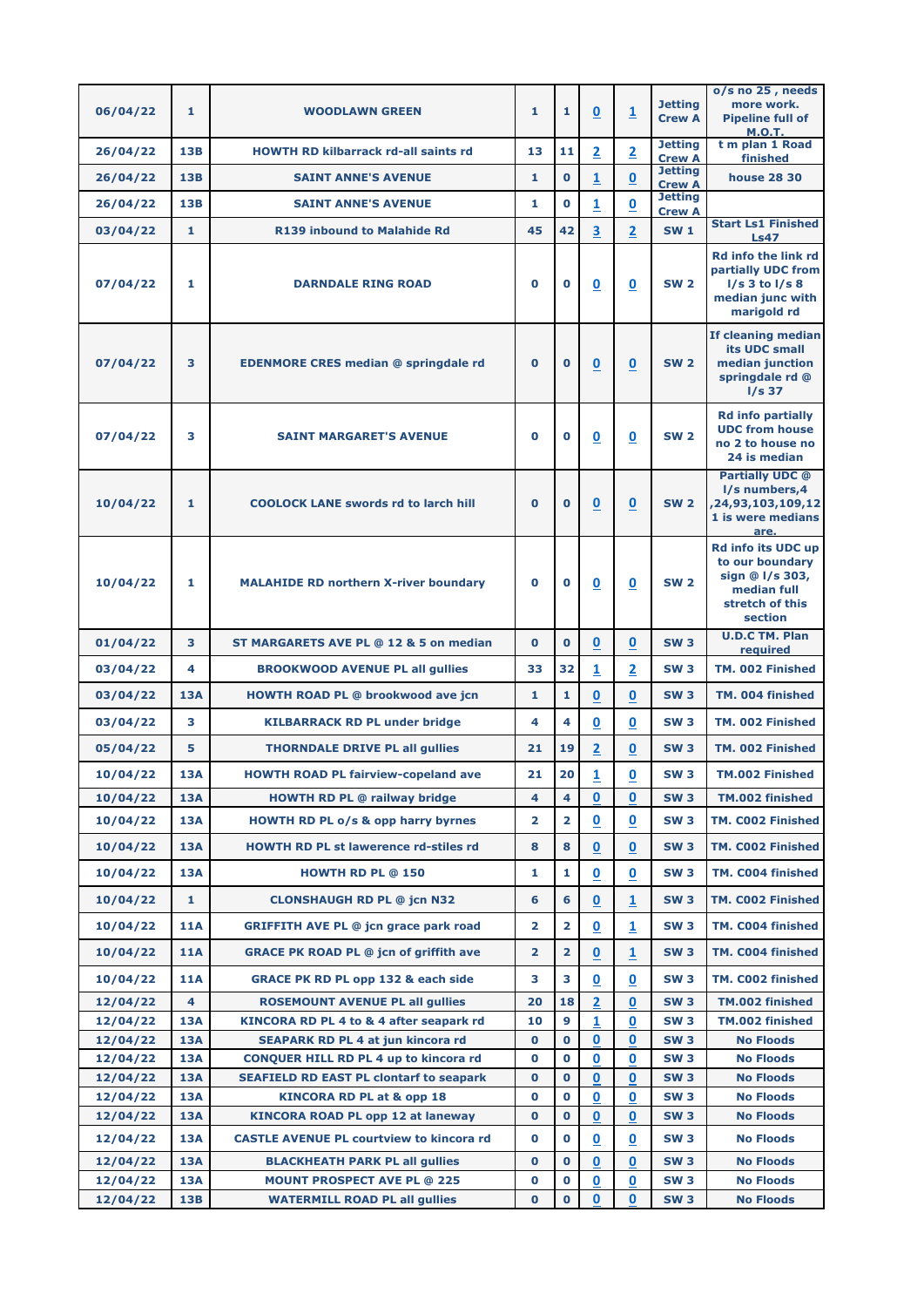| 12/04/22             | <b>13B</b>               | <b>HOWTH RD PL main st-watermill rd</b>                                                    | $\mathbf 0$             | $\mathbf 0$                | 0                        | $\bf{0}$                 | <b>SW3</b>               | <b>No Floods</b>                                              |
|----------------------|--------------------------|--------------------------------------------------------------------------------------------|-------------------------|----------------------------|--------------------------|--------------------------|--------------------------|---------------------------------------------------------------|
| 12/04/22             | 3                        | FOXFIELD RD PL @ howth rd jcn                                                              | $\mathbf 0$             | $\mathbf 0$                | $\mathbf 0$              | $\mathbf 0$              | <b>SW3</b>               | <b>No Floods</b>                                              |
| 12/04/22             | 3                        | ST MARGARETS AVE PL @ 12 & 5 on median                                                     | $\mathbf 0$             | $\bf{0}$                   | $\overline{\mathbf{0}}$  | $\mathbf 0$              | <b>SW3</b>               | <b>No Floods</b>                                              |
| 12/04/22             | <b>13A</b>               | <b>HOWTH ROAD PL @ brookwood ave jcn</b>                                                   | $\bf{0}$                | $\mathbf{O}$               | $\mathbf{0}$             | $\bf{0}$                 | <b>SW3</b>               | <b>No Floods</b>                                              |
| 12/04/22             | <b>13A</b>               | <b>HOWTH RD PL @ 150</b>                                                                   | $\mathbf 0$             | $\mathbf 0$                | 0                        | 0                        | <b>SW3</b>               | <b>No Floods</b>                                              |
| 12/04/22             | <b>13A</b>               | <b>HOWTH RD PL @ railway bridge</b>                                                        | $\mathbf 0$             | $\mathbf 0$                | $\mathbf 0$              | $\bf{0}$                 | <b>SW3</b>               | <b>No Floods</b>                                              |
| 12/04/22             | <b>13A</b>               | <b>HOWTH RD PL o/s &amp; opp harry byrnes</b>                                              | $\bf{0}$                | $\mathbf 0$                | 0                        | $\mathbf 0$              | <b>SW3</b>               | <b>No Floods</b>                                              |
| 12/04/22             | <b>13A</b>               | HOWTH RD PL o/s & opp venetian hall                                                        | $\bf{0}$                | $\mathbf{O}$               | $\mathbf 0$              | 0                        | <b>SW3</b>               | <b>No Floods</b>                                              |
| 12/04/22<br>12/04/22 | <b>13A</b><br><b>13A</b> | <b>HOWTH RD PL st lawerence rd-stiles rd</b><br><b>HOWTH ROAD PL fairview-copeland ave</b> | $\bf{0}$<br>$\mathbf 0$ | $\mathbf 0$<br>$\mathbf 0$ | 0<br>$\mathbf 0$         | 0<br>0                   | <b>SW3</b><br><b>SW3</b> | <b>No Floods</b><br><b>No Floods</b>                          |
|                      |                          |                                                                                            |                         |                            |                          |                          |                          | (PL) @Jcn                                                     |
| 13/04/22             | 11B                      | <b>CHURCH AVE drumcondra rd-grace pk rd</b>                                                | $\overline{2}$          | $\overline{2}$             | $\underline{\mathbf{0}}$ | $\mathbf 0$              | <b>SW3</b>               | <b>Gracepark Rd.</b><br>TM.002 finished                       |
| 13/04/22             | 5                        | KILMORE RD PL cul-de-sac near r/about                                                      | $\overline{2}$          | $\overline{2}$             | 0                        | $\mathbf 0$              | <b>SW3</b>               | TM. C004 finished                                             |
| 13/04/22             | 3                        | <b>HARMONSTOWN RD PL at bridge over river</b>                                              | 3                       | 3                          | $\overline{\mathbf{0}}$  | $\mathbf 0$              | <b>SW3</b>               | TM. C002 Finished                                             |
| 13/04/22             | <b>13A</b>               | <b>FORTVIEW AVENUE PL all gullies</b>                                                      | 8                       | 6                          | $\overline{2}$           | $\mathbf 0$              | <b>SW3</b>               | TM. C002 finished                                             |
| 14/04/22             | 4                        | <b>BROOKWOOD RISE PL all gullies</b>                                                       | 17                      | 17                         | $\mathbf 0$              | 0                        | <b>SW3</b>               | TM. 002 Finished                                              |
| 19/04/22             | <b>13B</b>               | <b>WATERMILL ROAD PL all gullies</b>                                                       | 38                      | 36                         | $\overline{\mathbf{2}}$  | 9                        | <b>SW3</b>               | <b>TM. 002 .Part</b><br>complete                              |
| 19/04/22             | <b>13A</b>               | <b>BELGROVE ROAD PL all gullies</b>                                                        | 12                      | 11                         | $\overline{1}$           | $\overline{\mathbf{1}}$  | <b>SW3</b>               | TM. 002 Finished                                              |
| 24/04/22             | <b>11A</b>               | <b>GRIFFITH AVE PL @ 48 &amp; 5 each side</b>                                              | 12                      | 12                         | $\overline{\mathbf{0}}$  | $\mathbf 0$              | <b>SW3</b>               | TM. 002 Finished                                              |
| 24/04/22             | 11B                      | PHILIPSBURGH AVE PL at bus stop at shops                                                   | 1                       | 1                          | $\mathbf 0$              | $\mathbf 0$              | <b>SW3</b>               | <b>TM.004 Finished</b>                                        |
| 24/04/22             | <b>11B</b>               | PHILIPSBURGH AVE PL @ st josephs terrace                                                   | 1                       | $\mathbf{1}$               | $\bf{0}$                 | 0                        | <b>SW3</b>               | TM. 004 Finished                                              |
| 24/04/22             | <b>11B</b>               | <b>FAIRVIEW GREEN PL all gullies</b>                                                       | 13                      | 13                         | $\underline{\mathbf{0}}$ | $\overline{\mathbf{0}}$  | <b>SW3</b>               | TM. 002 Finished                                              |
| 25/04/22             | <b>13B</b>               | <b>WATERMILL ROAD PL all gullies</b>                                                       | 33                      | 33                         | $\pmb{0}$                | 6                        | <b>SW3</b>               | TM. 002 Finished                                              |
| 25/04/22             | $\overline{2}$           | <b>MILLBROOK GROVE PL @ 36 &amp; 37</b>                                                    | 3                       | 3                          | $\boldsymbol{0}$         | 0                        | <b>SW3</b>               | TM. 004 Finished                                              |
| 25/04/22             | 5                        | <b>THORNDALE GROVE PL in cul de sac</b>                                                    | 14                      | 13                         | $\overline{1}$           | $\overline{\mathbf{0}}$  | <b>SW3</b>               | <b>TM.004 Finished</b>                                        |
| 01/04/22             | <b>13A</b>               | <b>KINCORA AVENUE</b>                                                                      | 30                      | 29                         | $\overline{1}$           | $\mathbf 0$              | <b>SW4</b>               | <b>Rd finished ss002</b>                                      |
|                      |                          |                                                                                            |                         |                            |                          |                          |                          | ,OSP                                                          |
| 03/04/22             | <b>13A</b>               | <b>HOWTH RD all saints rd-fairview</b>                                                     | 14                      | 12                         | $\overline{2}$           | $\overline{\mathbf{0}}$  | <b>SW4</b>               | <b>Rd finished ss002</b>                                      |
| 03/04/22             | <b>13A</b>               | <b>CLONTARF ROAD</b>                                                                       | 37                      | 35                         | $\overline{2}$           | $\overline{\mathbf{4}}$  | <b>SW 4</b>              | <b>Not finished ss002</b>                                     |
| 03/04/22             | <b>13A</b>               | <b>CLONTARF ROAD LANEWAY @ YACHT PUB</b>                                                   | 3                       | 3                          | $\mathbf 0$              | $\mathbf 0$              | <b>SW 4</b>              | ,TS<br><b>Rd finished</b>                                     |
|                      |                          |                                                                                            |                         |                            |                          |                          |                          | laneway                                                       |
| 03/04/22             | <b>13A</b>               | <b>THE OAKS</b>                                                                            | 7                       | 6                          | $\overline{\mathbf{1}}$  | $\underline{\mathbf{0}}$ | <b>SW4</b>               | <b>Rd finished ss002</b><br>cul de sac                        |
| 04/04/22             | <b>13A</b>               | <b>KINCORA DRIVE</b>                                                                       | 19                      | 18                         | $\mathbf{1}$             | $\mathbf 0$              | <b>SW 4</b>              | <b>Rd finished ss002</b>                                      |
| 05/04/22             | <b>13A</b>               | <b>KINCORA COURT</b>                                                                       | 32                      | 32                         | $\bf{0}$                 | 0                        | <b>SW4</b>               | <b>Rd finished ss002</b><br>plus 2 bullys park<br>view        |
| 06/04/22             | <b>13A</b>               | <b>MOUNT PROSPECT AVENUE</b>                                                               | 32                      | 32                         | $\mathbf 0$              | $\mathbf 0$              | <b>SW 4</b>              | Not finished ss002                                            |
|                      |                          |                                                                                            |                         |                            |                          |                          |                          | ,TS                                                           |
| 06/04/22             | <b>13A</b>               | <b>CONQUER HILL AVENUE</b>                                                                 | 6                       | 6                          | $\overline{\mathbf{0}}$  | $\mathbf 0$              | <b>SW 4</b>              | <b>Rd finished ss002</b><br>R cul de sac                      |
|                      |                          |                                                                                            |                         |                            |                          |                          |                          | ,HDN,OSP                                                      |
| 07/04/22             | <b>13A</b>               | <b>CLONTARF ROAD</b>                                                                       | 59                      | 56                         | 3                        | $\overline{1}$           | <b>SW 4</b>              | <b>Not finished early</b><br>morning and<br>normal time ss002 |
|                      |                          |                                                                                            |                         |                            |                          |                          |                          | ,OSP,TS<br><b>Rd finished same</b>                            |
| 07/04/22             | <b>13A</b>               | <b>CLONTARF RD FT PATH GRIDS @ 189</b>                                                     | 3                       | 3                          | $\bf{0}$                 | 0                        | <b>SW4</b>               | asls97                                                        |
| 07/04/22             | <b>13A</b>               | <b>CLONTARF RD FT PATH GRIDS @ Is 97</b>                                                   | 3                       | 3                          | $\underline{\mathbf{0}}$ | $\mathbf 0$              | <b>SW 4</b>              | <b>Rd finished same</b><br>as189                              |
| 07/04/22             | <b>13A</b>               | <b>THE PADDOCKS</b>                                                                        | 6                       | 6                          | $\overline{\mathbf{0}}$  | $\underline{\mathbf{0}}$ | <b>SW 4</b>              | <b>Road finished</b><br>ss002 cul de sac                      |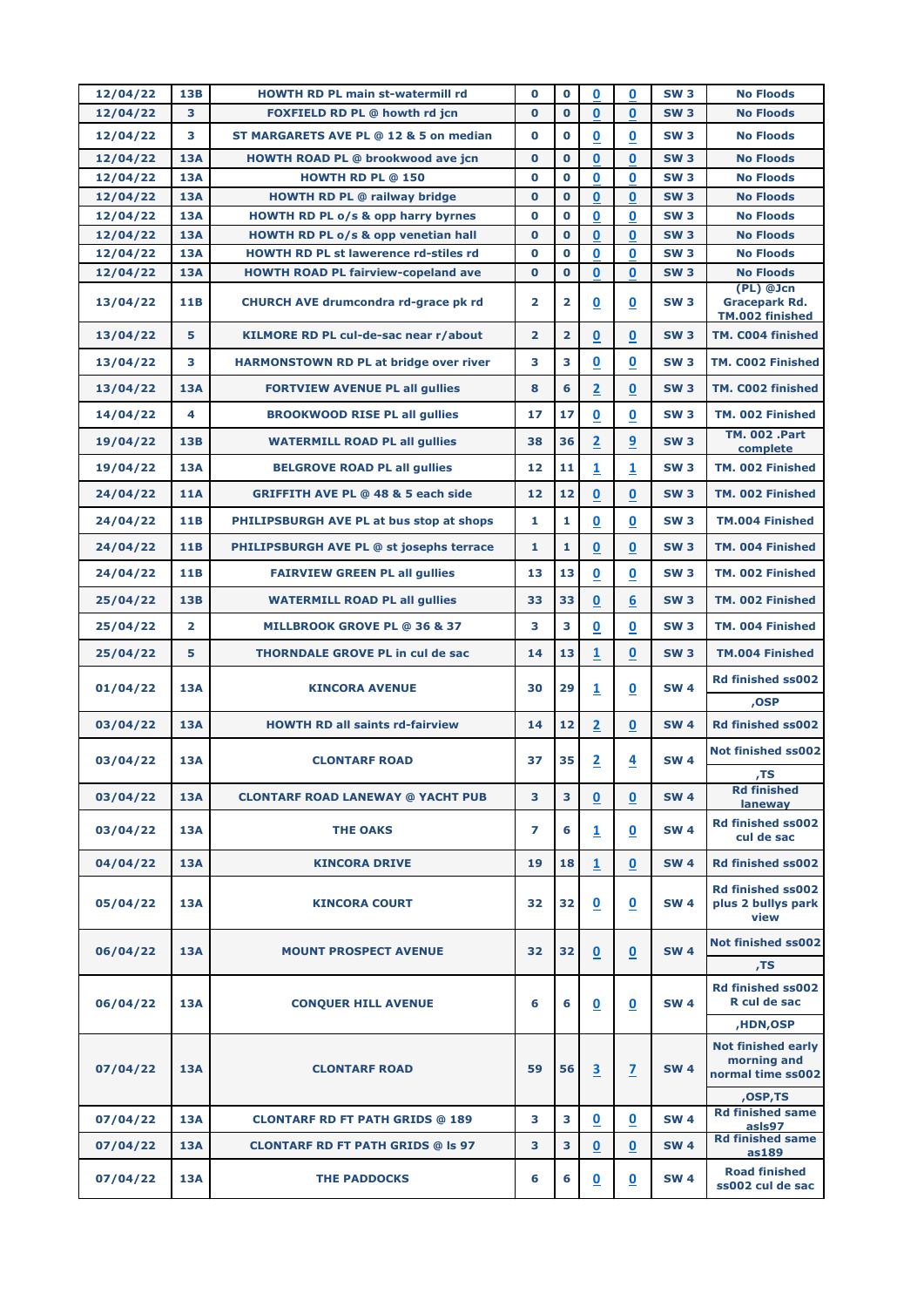| 08/04/22 | <b>13A</b>   | <b>MOUNT PROSPECT AVENUE</b>               | 18           | 18             | $\underline{\mathbf{0}}$ | $\overline{\mathbf{3}}$  | <b>SW 4</b> | <b>Rd finished ss002</b>                                      |
|----------|--------------|--------------------------------------------|--------------|----------------|--------------------------|--------------------------|-------------|---------------------------------------------------------------|
|          |              |                                            |              |                |                          |                          |             | , <sub>TS</sub>                                               |
| 08/04/22 | <b>13A</b>   | <b>CASTLE ROAD</b>                         | 6            | 5              | $\overline{1}$           | $\overline{2}$           | <b>SW 4</b> | <b>Rd finished ss002</b>                                      |
| 12/04/22 | <b>13A</b>   | <b>KINCORA GROVE</b>                       | 33           | 32             | $\overline{\mathbf{1}}$  | $\overline{\mathbf{1}}$  | <b>SW 4</b> | <b>Rd finished ss002</b>                                      |
|          |              |                                            |              |                |                          |                          |             | ,OSP                                                          |
| 12/04/22 | <b>13A</b>   | <b>BLACKHEATH DRIVE</b>                    | 6            | 6              | $\underline{\mathbf{0}}$ | $\overline{\mathbf{1}}$  | <b>SW 4</b> | <b>Rd finished ss002</b><br>cul de sac                        |
| 12/04/22 | <b>13A</b>   | <b>BLACKHEATH COURT</b>                    | 8            | 8              | $\underline{\mathbf{0}}$ | $\overline{\mathbf{0}}$  | <b>SW 4</b> | <b>Rd finished ss002</b><br>cul de sac                        |
| 13/04/22 | 11B          | <b>RICHMOND ROAD</b>                       | $\mathbf 0$  | $\mathbf 0$    | $\overline{\mathbf{0}}$  | $\bf{0}$                 | <b>SW4</b>  | <b>Filled with diesel</b>                                     |
| 13/04/22 | <b>13A</b>   | <b>SEAFIELD DOWNS</b>                      | 6            | 5              | $\overline{1}$           | $\boldsymbol{0}$         | <b>SW 4</b> | <b>Rd finished ss002</b><br>cul de sac                        |
|          |              |                                            |              |                |                          |                          |             | ,OSP                                                          |
| 13/04/22 | <b>13A</b>   | <b>BLACKHEATH AVENUE</b>                   | 8            | 7              | $\overline{\mathbf{0}}$  | $\mathbf{1}$             | <b>SW 4</b> | <b>Rd finished ss002</b><br>cul de sac                        |
| 14/04/22 | <b>13A</b>   | <b>CLONTARF ROAD</b>                       | 45           | 42             | $\overline{\mathbf{3}}$  | 17                       | <b>SW 4</b> | <b>Not finished early</b><br>morning and<br>normal time ss002 |
|          |              |                                            |              |                |                          |                          |             | ,OSP,TS                                                       |
| 19/04/22 | <b>13A</b>   | <b>VERNON GROVE</b>                        | 7            | 6              | $\overline{1}$           | $\underline{\mathbf{0}}$ | <b>SW 4</b> | <b>Rd finished ss002</b>                                      |
|          |              |                                            |              |                |                          |                          |             | ,OSP<br><b>Rd finished ss002</b>                              |
| 19/04/22 | <b>13A</b>   | <b>VERNON PARK</b>                         | 14           | 12             | $\overline{2}$           | $\overline{\mathbf{0}}$  | <b>SW 4</b> | and cul de sac                                                |
|          |              |                                            |              |                |                          |                          |             | ,OSP                                                          |
| 27/04/22 | <b>13A</b>   | <b>CLONTARF ROAD</b>                       | 31           | 31             | $\underline{\mathbf{0}}$ | $\overline{2}$           | <b>SW 4</b> | Not finished ss002<br><b>Nearly and normal</b><br>time        |
|          |              |                                            |              |                |                          |                          |             | ,TS                                                           |
| 27/04/22 | <b>13A</b>   | <b>STRANDVILLE AVENUE EAST</b>             | 5            | 5              | $\mathbf 0$              | $\bf{0}$                 | <b>SW 4</b> | <b>Rd finished ss002</b>                                      |
| 27/04/22 | 13A          | <b>HOLLYBROOK GROVE</b>                    | 14           | 13             | $\mathbf{1}$             | 1                        | <b>SW 4</b> | <b>Rd finished ss002</b><br>cul de sac                        |
|          |              |                                            |              |                |                          |                          |             | ,OSP                                                          |
| 27/04/22 | 13A          | <b>KINCORA PARK</b>                        | 6            | 6              | $\underline{\mathbf{0}}$ | $\overline{1}$           | <b>SW 4</b> | <b>Rd finished ss002</b><br>cul de sac                        |
|          |              |                                            |              |                |                          |                          |             | ,OSP                                                          |
| 28/04/22 | <b>13A</b>   | <b>CLONTARF ROAD</b>                       | 31           | 30             | $\overline{1}$           | 3                        | <b>SW 4</b> | <b>Rd finished ss002</b><br>early morning and<br>normal time  |
|          |              |                                            |              |                |                          |                          |             | TS,                                                           |
| 28/04/22 | 13A          | <b>SYBIL HILL ROAD</b>                     | $17$         | 17             | $\mathbf 0$              | $\bf{0}$                 | <b>SW 4</b> | <b>Rd finished ss002</b>                                      |
| 28/04/22 | <b>13A</b>   | <b>BAYMOUNT PARK</b>                       | 8            | $\overline{ }$ | $\overline{1}$           | $\mathbf 0$              | <b>SW 4</b> | <b>Not finished</b><br>,OSP                                   |
| 29/04/22 | <b>13A</b>   | <b>VERNON AVE clontarf rd-sybill hill</b>  | $\mathbf{9}$ | $\mathbf{9}$   | $\overline{\mathbf{0}}$  | 4                        | <b>SW 4</b> | <b>Rd finished ss002</b>                                      |
| 29/04/22 | <b>13A</b>   | <b>VERNON DRIVE</b>                        | 10           | 10             | $\underline{\mathbf{0}}$ | $\underline{\mathbf{0}}$ | <b>SW 4</b> | <b>Rd finished ss002</b><br>cul de sac                        |
|          |              |                                            |              |                |                          |                          |             | ,OSP                                                          |
| 29/04/22 | <b>13A</b>   | <b>KINCORA ROAD @ top of seapark drive</b> | 5            | 5              | $\mathbf 0$              | $\mathbf 0$              | <b>SW 4</b> | <b>Road finished</b><br>ss002sscul de sac                     |
|          |              |                                            |              |                |                          |                          |             | ,OSP                                                          |
| 29/04/22 | <b>13A</b>   | <b>BAYMOUNT PARK</b>                       | 10           | 9              | 9                        | $\overline{\mathbf{0}}$  | <b>SW 4</b> | <b>Rd finished ss002</b><br>cul de sac                        |
|          |              |                                            |              |                |                          |                          |             | ,OSP<br><b>Working with</b>                                   |
| 03/04/22 | $\mathbf{1}$ | R139 outbound to M50                       | $\mathbf{0}$ | $\mathbf 0$    | $\mathbf 0$              | $\mathbf 0$              | <b>SW 6</b> | <b>Gully Vac</b><br>Ss-002 road                               |
| 22/04/22 | 11B          | <b>GRIFFITH COURT</b>                      | 41           | 41             | $\overline{\mathbf{0}}$  | $\overline{\mathbf{0}}$  | DYN1        | finished                                                      |
| 22/04/22 | <b>11B</b>   | <b>BRIAN TERRACE</b>                       | 3            | 3              | $\bf{0}$                 | $\pmb{0}$                | DYN1        | <b>Ss-002 road</b><br>finished                                |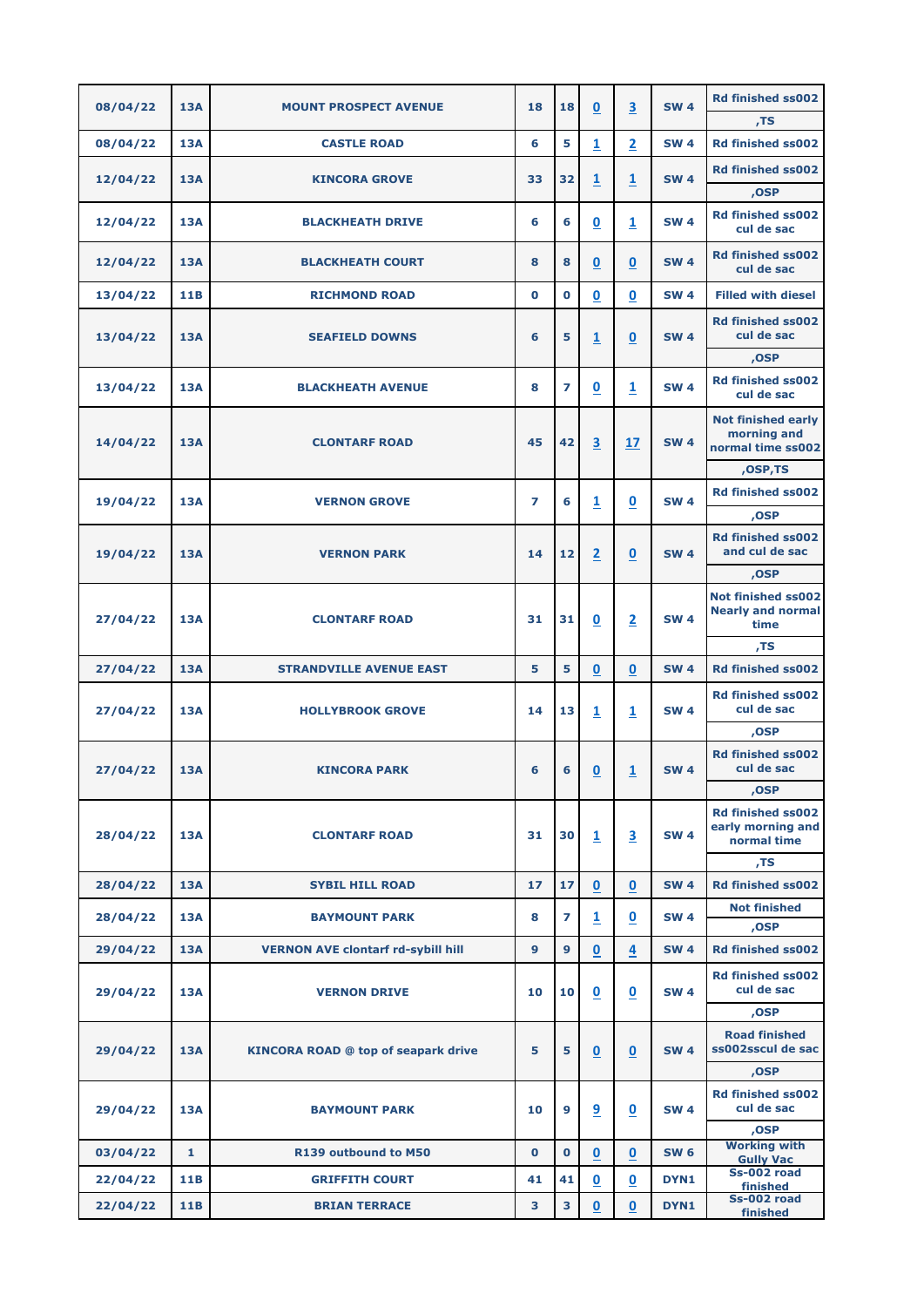| Ss-002 road<br>22/04/22<br>11B<br>3<br>3<br>$\mathbf 0$<br>DYN1<br><b>FAIRVIEW TERRACE</b><br>$\mathbf 0$<br>finished<br>Ss-002 road<br>3<br>$\boldsymbol{0}$<br>11B<br>3<br>0<br>DYN1<br>22/04/22<br><b>ANNADALE DRIVE LANEWAY</b><br>finished<br>Ss-002 road<br>11B<br>5<br>22/04/22<br><b>GRACE PK TERRACE LANE PL @ 75</b><br>5<br>$\overline{\mathbf{0}}$<br>$\bf{0}$<br>DYN <sub>1</sub><br>finished<br>Ss-002 road<br>$\overline{\mathbf{2}}$<br>6<br>48<br>DYN1<br>24/04/22<br>11B<br>50<br><b>RICHMOND ROAD</b><br>finished<br>Ss-002 road<br>24/04/22<br>11B<br>6<br>6<br>$\overline{\mathbf{0}}$<br>$\mathbf 0$<br>DYN1<br><b>BERESFORD GREEN</b><br>finished<br>Ss-002 road<br>$\boldsymbol{0}$<br>24/04/22<br>11B<br>12<br>12<br>1<br>DYN1<br><b>THE COPSE</b><br>finished<br>Ss-002 road<br>6<br>6<br>$\mathbf 0$<br>DYN1<br>24/04/22<br>11B<br><b>SHELMARTIN TERRACE</b><br>0<br>finished<br>Ss-002 road<br>$\overline{\mathbf{0}}$<br>$\mathbf 0$<br>11B<br>8<br>8<br>DYN1<br>24/04/22<br><b>PHILIPSBURGH TERRACE</b><br>finished<br>Ss-002 road<br>11B<br>3<br>3<br>$\underline{\mathbf{0}}$<br>$\overline{\mathbf{0}}$<br>DYN <sub>1</sub><br>25/04/22<br><b>SAINT AIDAN'S PARK AVENUE</b><br>finished<br>Ss-002 road<br>$\bf{0}$<br>$\mathbf 0$<br>11B<br>12<br>12<br>DYN1<br>25/04/22<br><b>SAINT AIDAN'S PARK</b><br>finished |  |
|----------------------------------------------------------------------------------------------------------------------------------------------------------------------------------------------------------------------------------------------------------------------------------------------------------------------------------------------------------------------------------------------------------------------------------------------------------------------------------------------------------------------------------------------------------------------------------------------------------------------------------------------------------------------------------------------------------------------------------------------------------------------------------------------------------------------------------------------------------------------------------------------------------------------------------------------------------------------------------------------------------------------------------------------------------------------------------------------------------------------------------------------------------------------------------------------------------------------------------------------------------------------------------------------------------------------------------------------------|--|
|                                                                                                                                                                                                                                                                                                                                                                                                                                                                                                                                                                                                                                                                                                                                                                                                                                                                                                                                                                                                                                                                                                                                                                                                                                                                                                                                                    |  |
|                                                                                                                                                                                                                                                                                                                                                                                                                                                                                                                                                                                                                                                                                                                                                                                                                                                                                                                                                                                                                                                                                                                                                                                                                                                                                                                                                    |  |
|                                                                                                                                                                                                                                                                                                                                                                                                                                                                                                                                                                                                                                                                                                                                                                                                                                                                                                                                                                                                                                                                                                                                                                                                                                                                                                                                                    |  |
|                                                                                                                                                                                                                                                                                                                                                                                                                                                                                                                                                                                                                                                                                                                                                                                                                                                                                                                                                                                                                                                                                                                                                                                                                                                                                                                                                    |  |
|                                                                                                                                                                                                                                                                                                                                                                                                                                                                                                                                                                                                                                                                                                                                                                                                                                                                                                                                                                                                                                                                                                                                                                                                                                                                                                                                                    |  |
|                                                                                                                                                                                                                                                                                                                                                                                                                                                                                                                                                                                                                                                                                                                                                                                                                                                                                                                                                                                                                                                                                                                                                                                                                                                                                                                                                    |  |
|                                                                                                                                                                                                                                                                                                                                                                                                                                                                                                                                                                                                                                                                                                                                                                                                                                                                                                                                                                                                                                                                                                                                                                                                                                                                                                                                                    |  |
|                                                                                                                                                                                                                                                                                                                                                                                                                                                                                                                                                                                                                                                                                                                                                                                                                                                                                                                                                                                                                                                                                                                                                                                                                                                                                                                                                    |  |
|                                                                                                                                                                                                                                                                                                                                                                                                                                                                                                                                                                                                                                                                                                                                                                                                                                                                                                                                                                                                                                                                                                                                                                                                                                                                                                                                                    |  |
|                                                                                                                                                                                                                                                                                                                                                                                                                                                                                                                                                                                                                                                                                                                                                                                                                                                                                                                                                                                                                                                                                                                                                                                                                                                                                                                                                    |  |
| Ss-002 road<br>12<br>25/04/22<br>11B<br>12<br>$\boldsymbol{0}$<br>1<br>DYN <sub>1</sub><br><b>SAINT AIDAN'S PARK ROAD</b><br>finished                                                                                                                                                                                                                                                                                                                                                                                                                                                                                                                                                                                                                                                                                                                                                                                                                                                                                                                                                                                                                                                                                                                                                                                                              |  |
| Ss-002 road<br>$\overline{2}$<br>$\overline{2}$<br>DYN1<br>11B<br>24<br>22<br>25/04/22<br><b>ANNADALE DRIVE</b><br>finished                                                                                                                                                                                                                                                                                                                                                                                                                                                                                                                                                                                                                                                                                                                                                                                                                                                                                                                                                                                                                                                                                                                                                                                                                        |  |
| Ss-002 road<br>0<br>1<br>DYN1<br>25/04/22<br>11B<br>14<br>14<br><b>CASINO ROAD</b><br>finished                                                                                                                                                                                                                                                                                                                                                                                                                                                                                                                                                                                                                                                                                                                                                                                                                                                                                                                                                                                                                                                                                                                                                                                                                                                     |  |
| Ss-002 road<br>11B<br>14<br>14<br>0<br>$\mathbf 0$<br>DYN1<br>25/04/22<br><b>CROYDON PARK AVENUE</b><br>finished                                                                                                                                                                                                                                                                                                                                                                                                                                                                                                                                                                                                                                                                                                                                                                                                                                                                                                                                                                                                                                                                                                                                                                                                                                   |  |
| Ss-002 road<br>1<br>1<br>DYN1<br>11B<br>14<br>13<br>25/04/22<br><b>SAINT DECLAN'S ROAD</b><br>finished                                                                                                                                                                                                                                                                                                                                                                                                                                                                                                                                                                                                                                                                                                                                                                                                                                                                                                                                                                                                                                                                                                                                                                                                                                             |  |
| Ss-002 road<br>$\overline{2}$<br>DYN1<br>25/04/22<br>11B<br>12<br>10<br>$\mathbf 0$<br><b>CARLETON ROAD</b><br>finished                                                                                                                                                                                                                                                                                                                                                                                                                                                                                                                                                                                                                                                                                                                                                                                                                                                                                                                                                                                                                                                                                                                                                                                                                            |  |
| Ss-002 road<br>6<br>$\boldsymbol{0}$<br>1<br>11B<br>6<br>DYN <sub>1</sub><br>25/04/22<br><b>INVERNESS ROAD</b><br>finished                                                                                                                                                                                                                                                                                                                                                                                                                                                                                                                                                                                                                                                                                                                                                                                                                                                                                                                                                                                                                                                                                                                                                                                                                         |  |
| Ss-002 road<br>11B<br>3<br>$\overline{\mathbf{1}}$<br>DYN1<br>25/04/22<br><b>ANNADALE AVENUE</b><br>4<br>4<br>finished                                                                                                                                                                                                                                                                                                                                                                                                                                                                                                                                                                                                                                                                                                                                                                                                                                                                                                                                                                                                                                                                                                                                                                                                                             |  |
| Ss-002 road<br>4<br>0<br>$\bf{0}$<br>DYN1<br>26/04/22<br>11B<br><b>HAVERTY ROAD</b><br>4<br>finished                                                                                                                                                                                                                                                                                                                                                                                                                                                                                                                                                                                                                                                                                                                                                                                                                                                                                                                                                                                                                                                                                                                                                                                                                                               |  |
| Ss-002 road<br><b>11B</b><br>14<br>14<br>$\bf{0}$<br>$\mathbf 0$<br>DYN1<br>26/04/22<br><b>ANNADALE CRESCENT</b><br>finished                                                                                                                                                                                                                                                                                                                                                                                                                                                                                                                                                                                                                                                                                                                                                                                                                                                                                                                                                                                                                                                                                                                                                                                                                       |  |
| Ss-002 road<br>$\overline{\mathbf{3}}$<br>1<br>11B<br>19<br>16<br>DYN1<br>26/04/22<br><b>BRIAN ROAD</b><br>finished                                                                                                                                                                                                                                                                                                                                                                                                                                                                                                                                                                                                                                                                                                                                                                                                                                                                                                                                                                                                                                                                                                                                                                                                                                |  |
| Ss-002 road<br>11<br><b>DYN1</b><br>26/04/22<br>11 <sub>B</sub><br>11<br>0<br>$\bf{0}$<br><b>FAIRVIEW GREEN</b><br>finished                                                                                                                                                                                                                                                                                                                                                                                                                                                                                                                                                                                                                                                                                                                                                                                                                                                                                                                                                                                                                                                                                                                                                                                                                        |  |
| <b>Ss-002 road</b><br>$\overline{\mathbf{2}}$<br>$\mathbf 0$<br>26/04/22<br>11B<br>$\overline{2}$<br>$\mathbf 0$<br>DYN1<br><b>GRIFFITH WALK</b><br>finished                                                                                                                                                                                                                                                                                                                                                                                                                                                                                                                                                                                                                                                                                                                                                                                                                                                                                                                                                                                                                                                                                                                                                                                       |  |
| Ss-002 road<br>5<br>5<br>$\underline{\mathbf{0}}$<br>DYN1<br>26/04/22<br><b>11B</b><br>$\mathbf 0$<br><b>BRIAN AVENUE</b><br>finished                                                                                                                                                                                                                                                                                                                                                                                                                                                                                                                                                                                                                                                                                                                                                                                                                                                                                                                                                                                                                                                                                                                                                                                                              |  |
| Ss-002 road<br>DYN1<br>26/04/22<br>11B<br>16<br>1<br>$\bf{0}$<br><b>SHELMARTIN AVENUE</b><br>17<br>finished                                                                                                                                                                                                                                                                                                                                                                                                                                                                                                                                                                                                                                                                                                                                                                                                                                                                                                                                                                                                                                                                                                                                                                                                                                        |  |
| Ss-002 road<br><b>11B</b><br>8<br>$\mathbf{1}$<br>26/04/22<br>9<br>$\mathbf{1}$<br>DYN1<br><b>CROYDON GARDENS</b><br>finished                                                                                                                                                                                                                                                                                                                                                                                                                                                                                                                                                                                                                                                                                                                                                                                                                                                                                                                                                                                                                                                                                                                                                                                                                      |  |
| Ss-002 road<br>$\overline{\mathbf{3}}$<br>$\underline{\mathbf{0}}$<br>23<br>DYN1<br>27/04/22<br><b>11B</b><br><b>MARINO MART</b><br>23<br>finished                                                                                                                                                                                                                                                                                                                                                                                                                                                                                                                                                                                                                                                                                                                                                                                                                                                                                                                                                                                                                                                                                                                                                                                                 |  |
| Ss-002 road<br>$\overline{\mathbf{0}}$<br>3<br>11B<br>20<br>DYN1<br>27/04/22<br><b>MALAHIDE RD griffith ave-fairview</b><br>20<br>finished                                                                                                                                                                                                                                                                                                                                                                                                                                                                                                                                                                                                                                                                                                                                                                                                                                                                                                                                                                                                                                                                                                                                                                                                         |  |
| <b>Ss-002 road</b><br><b>11B</b><br>$\mathbf{1}$<br>3<br>$\overline{\mathbf{2}}$<br>$\mathbf{1}$<br>DYN1<br>27/04/22<br><b>LOMOND AVENUE</b><br>finished                                                                                                                                                                                                                                                                                                                                                                                                                                                                                                                                                                                                                                                                                                                                                                                                                                                                                                                                                                                                                                                                                                                                                                                           |  |
| Ss-002 road<br>6<br>$\mathbf{1}$<br>$\mathbf 0$<br>DYN1<br>27/04/22<br><b>11B</b><br>6<br><b>MELROSE AVENUE</b><br>finished                                                                                                                                                                                                                                                                                                                                                                                                                                                                                                                                                                                                                                                                                                                                                                                                                                                                                                                                                                                                                                                                                                                                                                                                                        |  |
| <b>Emptying bins for</b><br>$\mathbf 0$<br>13B<br>$\underline{\mathbf{0}}$<br>$\overline{\mathbf{0}}$<br>DYN1<br>27/04/22<br>0<br><b>RAHENY PARK</b><br><b>Garry atkins</b>                                                                                                                                                                                                                                                                                                                                                                                                                                                                                                                                                                                                                                                                                                                                                                                                                                                                                                                                                                                                                                                                                                                                                                        |  |
| <b>11B</b><br>$\mathbf 0$<br>$\mathbf{0}$<br>DYN1<br><b>Rd finished</b><br>27/04/22<br><b>MALAHIDE RD FT PATH GRIDS opp 48</b><br>1<br>1                                                                                                                                                                                                                                                                                                                                                                                                                                                                                                                                                                                                                                                                                                                                                                                                                                                                                                                                                                                                                                                                                                                                                                                                           |  |
| $\mathbf 0$<br><b>11B</b><br>1<br>$\mathbf 0$<br>DYN1<br><b>MARNIO MART - laneway at wrights shop</b><br>1<br><b>Rd finished</b><br>27/04/22<br>Ss-002 road                                                                                                                                                                                                                                                                                                                                                                                                                                                                                                                                                                                                                                                                                                                                                                                                                                                                                                                                                                                                                                                                                                                                                                                        |  |
| $\pmb{0}$<br>11B<br>$\mathbf{1}$<br>$\mathbf 0$<br>DYN1<br>27/04/22<br><b>TORLOGH GARDENS</b><br>1<br>finished<br>Ss-002 road                                                                                                                                                                                                                                                                                                                                                                                                                                                                                                                                                                                                                                                                                                                                                                                                                                                                                                                                                                                                                                                                                                                                                                                                                      |  |
| 11B<br>$\mathbf{1}$<br>$\mathbf 0$<br>27/04/22<br>1<br>$\mathbf 0$<br>DYN1<br><b>TORLOGH PARADE</b><br>finished<br>Ss-002 road                                                                                                                                                                                                                                                                                                                                                                                                                                                                                                                                                                                                                                                                                                                                                                                                                                                                                                                                                                                                                                                                                                                                                                                                                     |  |
| $\mathbf 0$<br>11B<br>$\overline{2}$<br>$\mathbf 0$<br>DYN1<br>27/04/22<br>$\overline{2}$<br><b>MARINO PARK AVENUE</b><br>finished<br>Ss-002 road                                                                                                                                                                                                                                                                                                                                                                                                                                                                                                                                                                                                                                                                                                                                                                                                                                                                                                                                                                                                                                                                                                                                                                                                  |  |
| 3<br>11B<br>$\overline{\mathbf{0}}$<br>$\mathbf 0$<br>DYN1<br>27/04/22<br><b>FAIRVIEW AVENUE LOWER</b><br>з<br>finished<br>Ss-002 road                                                                                                                                                                                                                                                                                                                                                                                                                                                                                                                                                                                                                                                                                                                                                                                                                                                                                                                                                                                                                                                                                                                                                                                                             |  |
| $\mathbf 0$<br>11B<br>3<br>$\mathbf 0$<br>27/04/22<br>3<br>DYN1<br><b>FAIRVIEW AVENUE UPPER</b><br>finished                                                                                                                                                                                                                                                                                                                                                                                                                                                                                                                                                                                                                                                                                                                                                                                                                                                                                                                                                                                                                                                                                                                                                                                                                                        |  |
| <b>Ss-002 road</b><br>11B<br>6<br>5<br>$\overline{\mathbf{1}}$<br>DYN1<br>27/04/22<br>1<br><b>INVERNESS ROAD</b><br>finished                                                                                                                                                                                                                                                                                                                                                                                                                                                                                                                                                                                                                                                                                                                                                                                                                                                                                                                                                                                                                                                                                                                                                                                                                       |  |
| Ss-002 road<br>11B<br>$\overline{2}$<br>$\overline{\mathbf{0}}$<br>$\mathbf 0$<br>DYN1<br>27/04/22<br><b>ORMOND ROAD</b><br>$\overline{2}$<br>finished                                                                                                                                                                                                                                                                                                                                                                                                                                                                                                                                                                                                                                                                                                                                                                                                                                                                                                                                                                                                                                                                                                                                                                                             |  |
| Ss-002 road<br>33<br>$\overline{\mathbf{1}}$<br>29/04/22<br>11B<br>34<br>$6\phantom{1}6$<br>DYN1<br><b>PHILIPSBURGH AVENUE</b><br>finished                                                                                                                                                                                                                                                                                                                                                                                                                                                                                                                                                                                                                                                                                                                                                                                                                                                                                                                                                                                                                                                                                                                                                                                                         |  |
|                                                                                                                                                                                                                                                                                                                                                                                                                                                                                                                                                                                                                                                                                                                                                                                                                                                                                                                                                                                                                                                                                                                                                                                                                                                                                                                                                    |  |
| Ss-002 road<br><b>11B</b><br>DYN1<br>29/04/22<br>11<br>10<br>$\mathbf{1}$<br>$\bf{0}$<br><b>GRACE PARK TERRACE</b><br>finished<br><b>Ss-002 road</b>                                                                                                                                                                                                                                                                                                                                                                                                                                                                                                                                                                                                                                                                                                                                                                                                                                                                                                                                                                                                                                                                                                                                                                                               |  |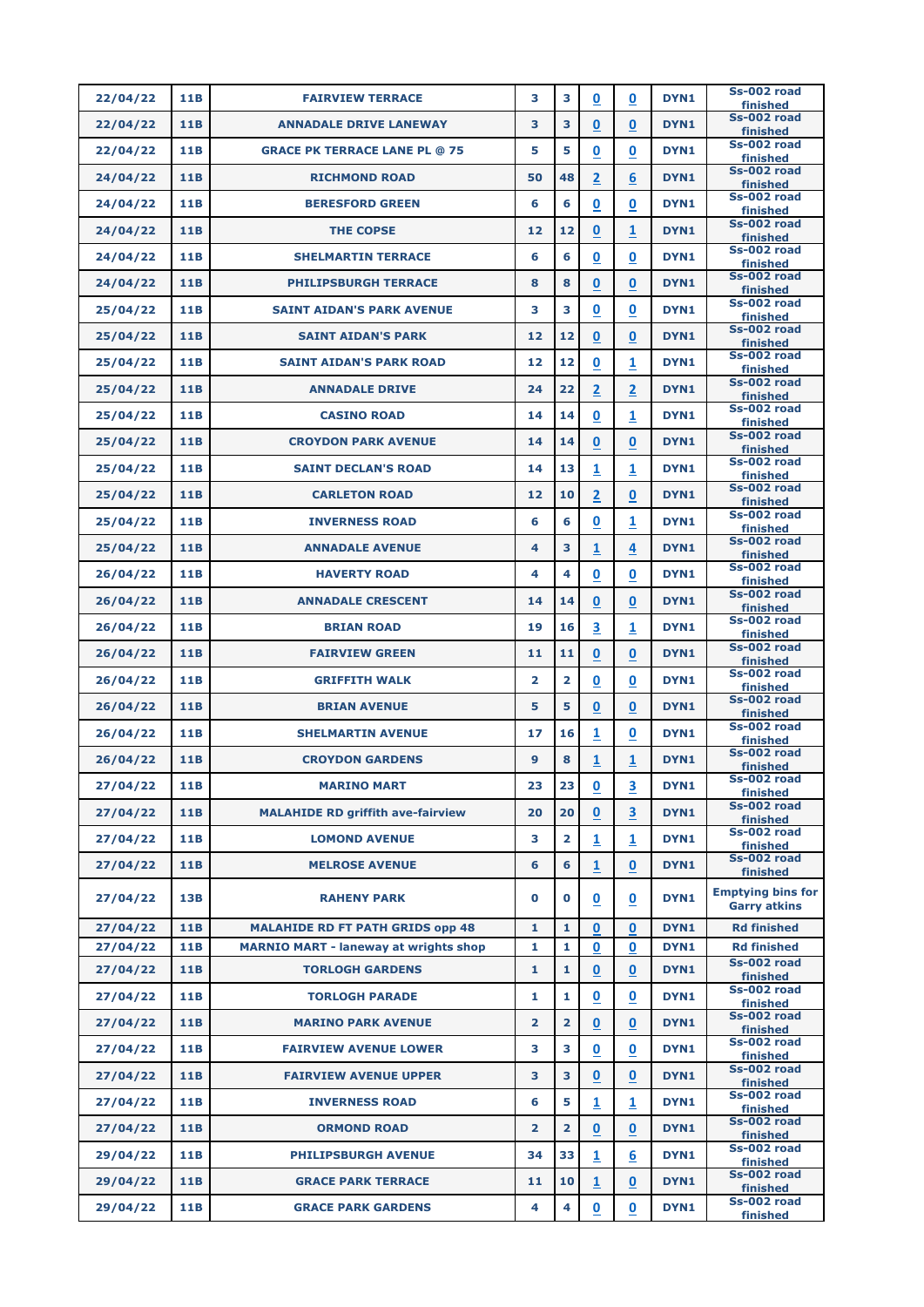| 29/04/22             | 11B                      | <b>GRACE PARK AVENUE</b>                         | $\overline{ }$ | $\overline{\mathbf{z}}$ | $\mathbf 0$              | $\overline{2}$               | DYN1                         | Ss-002 road<br>finished                                                                                                                     |
|----------------------|--------------------------|--------------------------------------------------|----------------|-------------------------|--------------------------|------------------------------|------------------------------|---------------------------------------------------------------------------------------------------------------------------------------------|
| 29/04/22             | <b>11B</b>               | <b>CLONTURK PARK</b>                             | 16             | 16                      | 0                        | $\mathbf 0$                  | DYN1                         | Ss-002 road<br>finished                                                                                                                     |
| 29/04/22             | <b>11B</b>               | <b>CLONTURK PARK GARDENS LANEWAY</b>             | 7              | $\overline{ }$          | 0                        | $\mathbf 0$                  | DYN1                         | Ss-002 road                                                                                                                                 |
| 29/04/22             | 11B                      | <b>BERESFORD LAWN</b>                            | 6              | 6                       | 0                        | 1                            | DYN1                         | finished<br>Ss-002 road                                                                                                                     |
|                      |                          |                                                  |                |                         |                          |                              |                              | finished<br>Ss-002 road                                                                                                                     |
| 29/04/22             | <b>11B</b>               | <b>CROYDON GREEN</b>                             | 12             | 12                      | 0                        | $\overline{\mathbf{1}}$      | DYN1                         | finished                                                                                                                                    |
| 28/04/22             | <b>11B</b>               | <b>GRACE PARK GARDENS</b>                        | 4              | 4                       | 0                        | 0                            | DYN1                         | rd finished                                                                                                                                 |
| 28/04/22<br>28/04/22 | <b>11B</b><br><b>11B</b> | <b>GRACE PARK AVENUE</b><br><b>CLONTURK PARK</b> | 7<br>16        | $\overline{ }$<br>16    | $\bf{0}$<br>$\bf{0}$     | $\overline{\mathbf{2}}$<br>0 | DYN1<br>DYN1                 | rd finished<br>rd finished                                                                                                                  |
| 28/04/22             | 11B                      | <b>CLONTURK PARK LANEWAY</b>                     | 4              | $\overline{\mathbf{4}}$ | $\mathbf{0}$             | $\bf{0}$                     | DYN1                         | rd finished                                                                                                                                 |
| 28/04/22             | <b>11B</b>               | <b>CLONTURK PARK GARDENS LANEWAY</b>             | 3              | 3                       | 0                        | $\bf{0}$                     | DYN1                         | rd finished                                                                                                                                 |
| 28/04/22             | <b>11B</b>               | <b>CROYDON GREEN</b>                             | 12             | 12                      | $\bf{0}$                 | 1                            | DYN1                         | rd finished                                                                                                                                 |
| 29/04/22             | <b>11B</b>               | <b>RICHMOND ESTATE</b>                           | 4              | 3                       | $\overline{\mathbf{1}}$  | $\mathbf 0$                  | DYN1                         | Ss-002 road<br>finished                                                                                                                     |
| 29/04/22             | <b>11B</b>               | <b>RICHMOND AVENUE</b>                           | 8              | 8                       | 0                        | 1                            | DYN1                         | Ss-002 road<br>finished                                                                                                                     |
| 29/04/22             | <b>11B</b>               | <b>BERESFORD GREEN</b>                           | 6              | 6                       | 0                        | 1                            | DYN1                         | Ss-002 road                                                                                                                                 |
| 29/04/22             | 11 <sub>B</sub>          | <b>RICHMOND LODGE</b>                            | 5              | 5                       | $\overline{\mathbf{0}}$  | $\mathbf 0$                  | DYN1                         | finished<br>Ss-002 road                                                                                                                     |
| 29/04/22             | <b>11B</b>               | <b>CONVENT AVENUE</b>                            | $\overline{2}$ | $\overline{2}$          | 0                        | $\mathbf 0$                  | DYN1                         | finished<br>Ss-002 road                                                                                                                     |
|                      |                          |                                                  | 4              | 3                       |                          |                              |                              | finished<br>Ss-002 road                                                                                                                     |
| 29/04/22             | <b>11B</b>               | <b>WAVERLEY AVENUE</b>                           |                |                         | 1                        | 1                            | DYN1                         | finished<br>Ss-002 road                                                                                                                     |
| 29/04/22             | 11 <sub>B</sub>          | <b>FOYLE ROAD</b>                                | 6              | 6                       | 0                        | 1                            | DYN1                         | finished                                                                                                                                    |
| 29/04/22             | 11B                      | <b>SAINT JOSEPH'S TERRACE</b>                    | 3              | 3                       | $\mathbf 0$              | 1                            | DYN1                         | Ss-002 road<br>finished                                                                                                                     |
| 29/04/22             | 11 <sub>B</sub>          | <b>MARINO GREEN</b>                              | 8              | 8                       | $\overline{\mathbf{0}}$  | $\overline{2}$               | DYN1                         | Ss-002 road<br>finished                                                                                                                     |
| 06/04/22             | <b>13A</b>               | <b>CLONTARF RD cycle track</b>                   | 16             | 16                      | 0                        | $\overline{\mathbf{0}}$      | DYN <sub>2</sub>             | <b>Cycle lane to lamp</b><br>stand number 168<br>not finished                                                                               |
| 03/04/22             | 1                        | <b>R139 inbound to Malahide Rd</b>               | 37             | 37                      | $\bf{0}$                 | 5.                           | DYN3                         | <b>Not complete</b>                                                                                                                         |
| 05/04/22             | 5                        | <b>CASTLETIMON GARDENS</b>                       | 7              | 6                       | $\overline{\mathbf{1}}$  | $\overline{\mathbf{1}}$      | <b>CRM</b>                   | C/Q rd completed<br>ss002 cul de sac                                                                                                        |
| 05/04/22             | 5                        | <b>CASTLETIMON DRIVE</b>                         | 8              | 8                       | $\mathbf 0$              | $\overline{5}$               | <b>CRM</b>                   | C/Q rd completed<br>ss002 5 gullies on<br>this rd needs<br>jetting.                                                                         |
| 05/04/22             | 5                        | <b>CASTLETIMON PARK</b>                          | 10             | 10                      | $\overline{\mathbf{0}}$  | $\overline{2}$               | <b>CRM</b>                   | C/Q rd completed<br>ss002 2 gullies<br>needs jetting on<br>this rd                                                                          |
| 05/04/22             | 5                        | <b>CASTLETIMON GREEN</b>                         | 12             | 11                      | 1                        | $\mathbf 0$                  | <b>CRM</b>                   | C/Q rd completed<br>ss002                                                                                                                   |
| 06/04/22             | 5                        | <b>CASTLETIMON ROAD</b>                          | 40             | 34                      | $6 \overline{}$          | $\overline{5}$               | <b>CRM</b>                   | C/Q rd completed<br>ss002                                                                                                                   |
| 06/04/22             | 5                        | <b>CASTLETIMON AVENUE</b>                        | 13             | 12                      | $\overline{\mathbf{1}}$  | $\overline{2}$               | <b>CRM</b>                   | C/Q rd completed<br>ss002                                                                                                                   |
| 10/04/22             | <b>11B</b>               | <b>ANNADALE CRESCENT</b>                         | 1              | $\mathbf 0$             | $\overline{\mathbf{0}}$  | $\overline{1}$               | <b>CRM</b>                   | C/Q behind house<br>no 1 in laneway<br>unable to lift grid<br>seized , unable to<br>clean full to top<br>with muck.                         |
| 03/04/22             | 13B                      | <b>JAMES LARKIN RD cycle track</b>               | 22             | 22                      | $\mathbf 0$              | $\overline{\mathbf{0}}$      | <b>Smart</b><br><b>Combi</b> | <b>Type B.Plan</b><br><b>81.Give &amp;</b><br><b>Take.Finished up</b><br>@ Ls no 179, just<br><b>before Mount</b><br><b>Prospect junct.</b> |
| 06/04/22             | 13B                      | <b>JAMES LARKIN RD cycle track</b>               | 0              | $\bf{0}$                | $\underline{\mathbf{0}}$ | $\underline{\mathbf{0}}$     | <b>Smart</b><br><b>Combi</b> | Sitting in out of<br>the rain, informed<br>Paul Walsh.                                                                                      |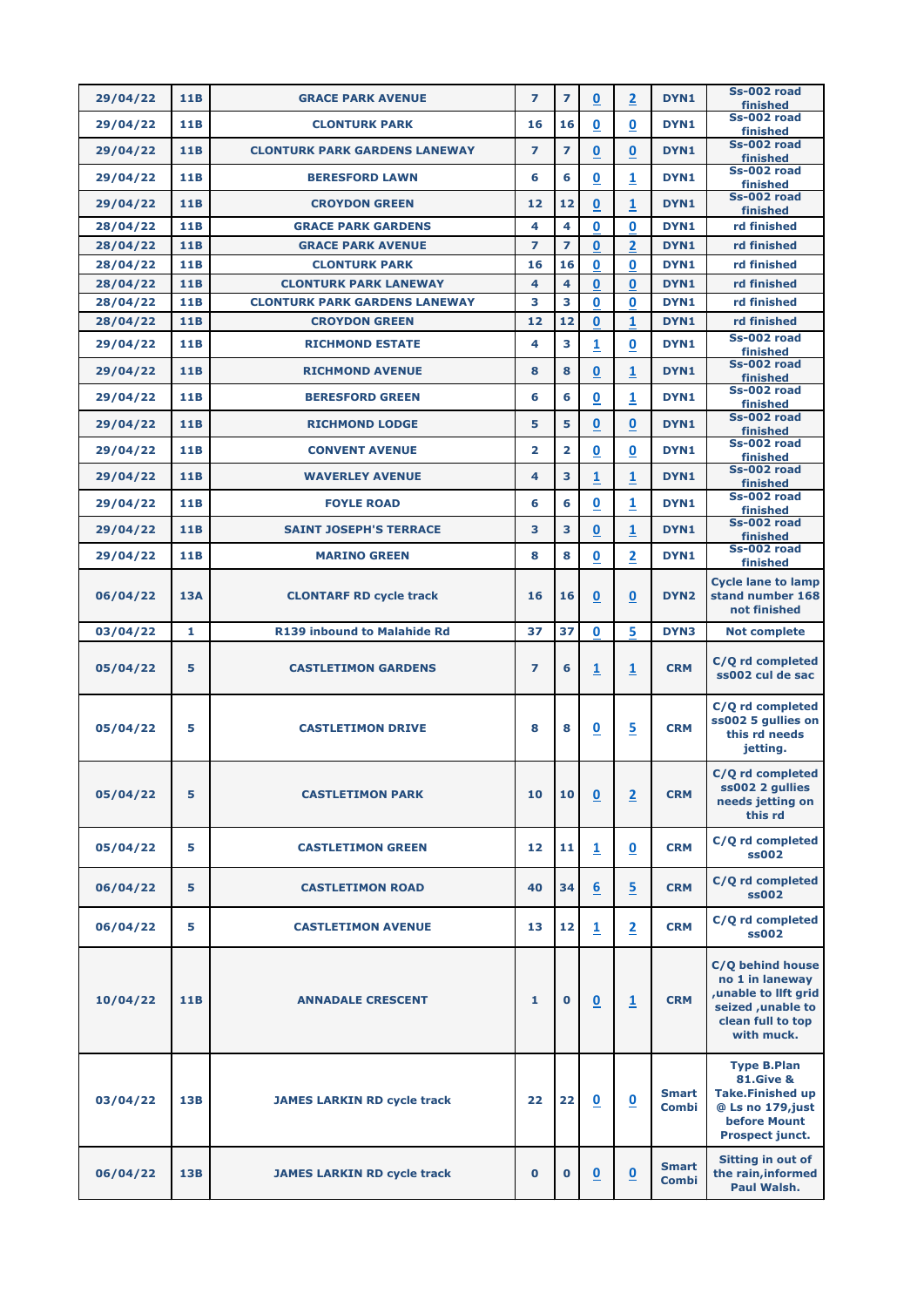| 07/04/22 | <b>13A</b> | <b>CLONTARF RD cycle track</b>              | 30           | 29           | $\overline{\mathbf{1}}$  | $\overline{\mathbf{1}}$  | <b>Smart</b><br>Combi        | Plan 0.81.Type<br><b>B.Site visit from</b><br><b>Paul walsh.Site</b><br>visit from Roy O<br><b>Donnell.</b>                               |
|----------|------------|---------------------------------------------|--------------|--------------|--------------------------|--------------------------|------------------------------|-------------------------------------------------------------------------------------------------------------------------------------------|
| 08/04/22 | 11B        | <b>RICHMOND ROAD</b>                        | $\mathbf{0}$ | $\mathbf{O}$ | $\pmb{0}$                | $\pmb{0}$                | <b>Smart</b><br><b>Combi</b> | <b>Maxol Garage</b><br>getting Diesel.                                                                                                    |
| 08/04/22 | <b>13A</b> | <b>CLONTARF RD cycle track</b>              | 14           | 14           | $\boldsymbol{0}$         | $\overline{\mathbf{0}}$  | <b>Smart</b><br><b>Combi</b> | Plan 0.81. Type B<br>Give&Take.Cycle<br><b>Lane Complete.</b>                                                                             |
| 10/04/22 | <b>11A</b> | <b>GRIFFITH AVE malahide rd-swords rd</b>   | 18           | 18           | $\overline{\mathbf{0}}$  | $\overline{2}$           | <b>Smart</b><br><b>Combi</b> | <b>Type c,plan</b><br>1.Gullies full with<br>stone due to road<br>works. Site visit<br>from Paul Walsh.                                   |
| 12/04/22 | <b>11B</b> | <b>RICHMOND ROAD</b>                        | $\mathbf 0$  | $\mathbf 0$  | $\underline{\mathbf{0}}$ | $\underline{\mathbf{0}}$ | <b>Smart</b><br><b>Combi</b> | <b>Maxol Garage</b><br>getting Diesel.                                                                                                    |
| 12/04/22 | 5          | <b>CASTLETIMON AVENUE</b>                   | $\bf{0}$     | $\mathbf 0$  | $\mathbf 0$              | $\mathbf 0$              | <b>Smart</b><br><b>Combi</b> | <b>Sitting in out of</b><br>the Rain.                                                                                                     |
| 13/04/22 | 5          | <b>CASTLETIMON DRIVE</b>                    | 1            | 1            | $\underline{\mathbf{0}}$ | $\overline{\mathbf{1}}$  | <b>Smart</b><br><b>Combi</b> | <b>Type C, Plan</b><br>2. Cleaned and<br><b>Jetted, CCTV</b><br>complete, pipeline<br>broke down.site<br><b>Visit from Paul</b><br>Walsh. |
| 13/04/22 | 5          | <b>CASTLETIMON DRIVE</b>                    | 1            | 1            | $\underline{\mathbf{0}}$ | $\underline{\mathbf{0}}$ | <b>Smart</b><br><b>Combi</b> | <b>Type C, Plan</b><br>2.Junct of<br><b>Ballyshannon</b><br>rd, Opp bus<br>stop, jetting and<br><b>CCTV</b> complete, all<br>in order.    |
| 13/04/22 | 5          | <b>CASTLETIMON ROAD</b>                     | $\mathbf 0$  | $\bf{0}$     | $\overline{\mathbf{0}}$  | $\underline{\mathbf{0}}$ | <b>Smart</b><br><b>Combi</b> | <b>Filling Tank with</b><br>water                                                                                                         |
| 13/04/22 | 5          | <b>CASTLETIMON DRIVE</b>                    | 1            | $\bf{0}$     | $\overline{\mathbf{1}}$  | $\underline{\mathbf{0}}$ | <b>Smart</b><br><b>Combi</b> | <b>Parked Car Os</b><br><b>House no 2. Unable</b><br>to jet.                                                                              |
| 13/04/22 | 5          | <b>CASTLETIMON AVENUE</b>                   | 1            | 1            | $\overline{\mathbf{0}}$  | $\underline{\mathbf{0}}$ | <b>Smart</b><br><b>Combi</b> | <b>Type C, Plan 1.0s</b><br><b>Hse no 34, Cleaned</b><br>and Jetted more<br>work needed.                                                  |
| 19/04/22 | 5          | <b>CASTLETIMON PARK</b>                     | 1            | 1            | $\underline{\mathbf{0}}$ | $\underline{\mathbf{0}}$ | <b>Smart</b><br><b>Combi</b> | <b>Type C.Plan</b><br>2. Cleaning and<br>Jettin, more work<br>needed.Os Bimbo<br>corner shop.Site<br><b>visit from Paul</b><br>Walsh.     |
| 19/04/22 | 5          | <b>CASTLETIMON ROAD</b>                     | $\mathbf 0$  | $\mathbf 0$  | $\overline{\mathbf{0}}$  | $\underline{\mathbf{0}}$ | <b>Smart</b><br><b>Combi</b> | <b>Filling Tank with</b><br>water                                                                                                         |
| 19/04/22 | 5          | <b>CASTLETIMON PARK</b>                     | 1            | $\mathbf{1}$ | $\overline{\mathbf{0}}$  | $\boldsymbol{0}$         | <b>Smart</b><br><b>Combi</b> | <b>Type C.Plan</b><br><b>2.Bimbos corner</b><br>shop.Cleaned &<br>jetted, CCTV<br>complete, all in<br>order.                              |
| 19/04/22 | 5          | <b>CASTLETIMON ROAD</b>                     | $\mathbf 0$  | $\mathbf 0$  | $\boldsymbol{0}$         | $\mathbf 0$              | <b>Smart</b><br><b>Combi</b> | <b>Filling Tank with</b><br>water                                                                                                         |
| 20/04/22 | 13B        | <b>HOWTH RD PL main st-watermill rd</b>     | $\mathbf 0$  | $\mathbf 0$  | $\underline{\mathbf{0}}$ | $\underline{\mathbf{0}}$ | <b>Smart</b><br><b>Combi</b> | <b>Type C,plan 2.Site</b><br><b>Visit from Roy O</b><br><b>Donnell, Mark</b><br><b>Gleeson and Paul</b><br>Walsh.                         |
| 20/04/22 | 13B        | <b>HOWTH RD PL main st-watermill rd</b>     | $\mathbf 0$  | $\mathbf 0$  | $\underline{\mathbf{0}}$ | $\underline{\mathbf{0}}$ | <b>Smart</b><br><b>Combi</b> | <b>Washing the wall</b><br>and path Outside<br>the old church<br>down to the<br><b>Scouts den. Tidy</b><br>Towns.                         |
| 20/04/22 | <b>13B</b> | <b>HOWTH RD kilbarrack rd-all saints rd</b> | $\mathbf{1}$ | $\mathbf{1}$ | $\underline{\mathbf{0}}$ | $\overline{\mathbf{0}}$  | <b>Smart</b><br><b>Combi</b> | <b>Washing Bin @</b><br><b>Bus stop 533</b>                                                                                               |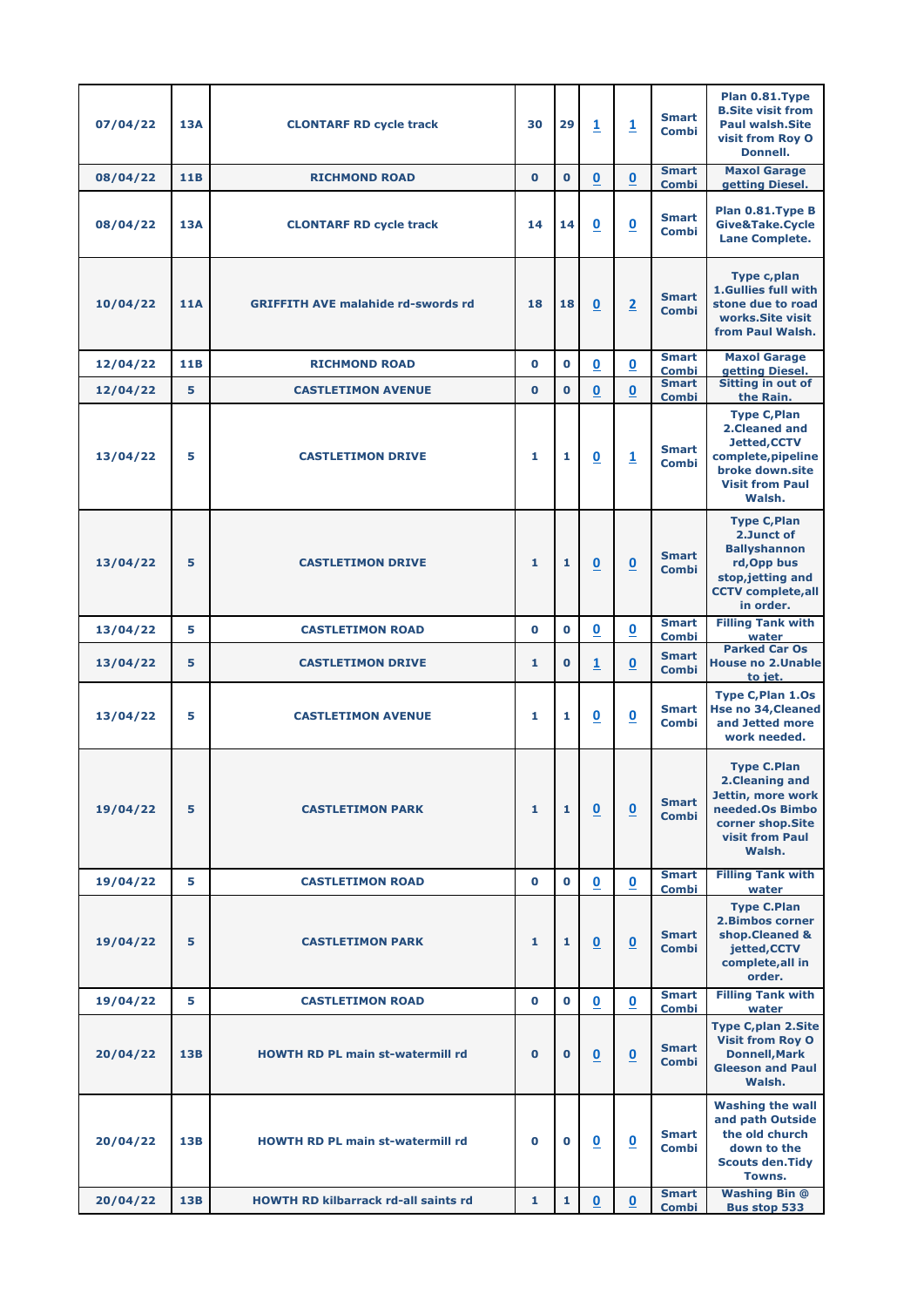| 20/04/22 | <b>13B</b> | <b>HOWTH RD kilbarrack rd-all saints rd</b> | 1            | 1           | $\underline{\mathbf{0}}$ | $\overline{\mathbf{0}}$  | <b>Smart</b><br><b>Combi</b> | <b>Washing Bin @</b><br><b>Bus Stop no 534</b>                                                    |
|----------|------------|---------------------------------------------|--------------|-------------|--------------------------|--------------------------|------------------------------|---------------------------------------------------------------------------------------------------|
| 20/04/22 | <b>13B</b> | <b>HOWTH RD kilbarrack rd-all saints rd</b> | $\mathbf{1}$ | 1           | $\bf{0}$                 | 0                        | <b>Smart</b><br><b>Combi</b> | <b>Washing Bin Os</b><br><b>Butlers Pantry</b>                                                    |
| 20/04/22 | 13B        | <b>HOWTH RD kilbarrack rd-all saints rd</b> | 1            | 1           | $\underline{\mathbf{0}}$ | $\underline{\mathbf{0}}$ | <b>Smart</b><br>Combi        | <b>Washing Bin Os</b><br><b>Church Entrance</b>                                                   |
| 20/04/22 | 13B        | <b>HOWTH RD kilbarrack rd-all saints rd</b> | 1            | 1           | $\overline{\mathbf{0}}$  | $\bf{0}$                 | <b>Smart</b><br><b>Combi</b> | <b>Washing Bin</b><br>@Junct of Raheny<br>rd, beside the<br>clock.                                |
| 20/04/22 | <b>13B</b> | <b>HOWTH RD kilbarrack rd-all saints rd</b> | 1            | 1           | $\overline{\mathbf{0}}$  | $\underline{\mathbf{0}}$ | <b>Smart</b><br>Combi        | <b>Washing Bin Os</b><br>the Manhattan<br>Pub.                                                    |
| 20/04/22 | <b>13B</b> | <b>HOWTH RD kilbarrack rd-all saints rd</b> | 1            | 1           | $\overline{\mathbf{0}}$  | $\overline{\mathbf{0}}$  | <b>Smart</b><br><b>Combi</b> | <b>Washing Bin</b><br><b>beside Bus Stop</b><br>no 722                                            |
| 20/04/22 | 13B        | <b>HOWTH RD kilbarrack rd-all saints rd</b> | 1            | 1           | $\overline{\mathbf{0}}$  | $\overline{\mathbf{0}}$  | <b>Smart</b><br>Combi        | <b>Washing Bin Opp</b><br><b>Members first</b><br><b>Credit Union.</b>                            |
| 21/04/22 | 13B        | <b>MAIN ST howth rd-watermill rd</b>        | 1            | 1           | $\boldsymbol{0}$         | $\mathbf 0$              | <b>Smart</b><br><b>Combi</b> | <b>Washing Bin Os</b><br><b>Bread Naturally @</b><br><b>Bus no 653.</b>                           |
| 21/04/22 | 13B        | <b>HOWTH RD PL main st-watermill rd</b>     | 1            | 1           | $\overline{\mathbf{0}}$  | $\underline{\mathbf{0}}$ | <b>Smart</b><br><b>Combi</b> | <b>Washing Bin Os</b><br><b>Raheny Carpets.</b>                                                   |
| 21/04/22 | <b>13B</b> | <b>HOWTH RD kilbarrack rd-all saints rd</b> | 1            | 1           | $\overline{\mathbf{0}}$  | $\underline{\mathbf{0}}$ | <b>Smart</b><br><b>Combi</b> | <b>Washing Bin in</b><br><b>Taxi Rank Opp</b><br><b>Church Estate</b><br><b>Agents.</b><br>,MDN   |
| 21/04/22 | 13B        | <b>HOWTH RD kilbarrack rd-all saints rd</b> | 1            | 1           | $\overline{\mathbf{0}}$  | $\overline{\mathbf{0}}$  | <b>Smart</b><br><b>Combi</b> | <b>Washing Bin Opp</b><br><b>Church beside Bus</b><br>Stop no 600.                                |
| 21/04/22 | 13B        | <b>HOWTH RD kilbarrack rd-all saints rd</b> | 1            | 1           | $\underline{\mathbf{0}}$ | $\underline{\mathbf{0}}$ | <b>Smart</b><br><b>Combi</b> | <b>Washing Bin Os</b><br><b>Best Drive Tyre</b><br>shop, beside<br><b>Chinese takeaway.</b>       |
| 21/04/22 | <b>13B</b> | <b>HOWTH RD kilbarrack rd-all saints rd</b> | 1            | 1           | $\overline{\mathbf{0}}$  | $\overline{\mathbf{0}}$  | <b>Smart</b><br><b>Combi</b> | <b>Washing Bin Os</b><br><b>Perment TSB.</b>                                                      |
| 21/04/22 | 13B        | <b>HOWTH RD kilbarrack rd-all saints rd</b> | 1            | 1           | $\overline{\mathbf{0}}$  | $\overline{\mathbf{0}}$  | <b>Smart</b><br><b>Combi</b> | <b>Washing Bin @</b><br>Bus Stop no 601.                                                          |
| 21/04/22 | 13B        | <b>HOWTH RD kilbarrack rd-all saints rd</b> | 1            | 1           | $\overline{\mathbf{0}}$  | $\underline{\mathbf{0}}$ | <b>Smart</b><br><b>Combi</b> | <b>Washing Bin @</b><br>Bus Stop no 602.                                                          |
| 21/04/22 | 13B        | <b>HOWTH RD kilbarrack rd-all saints rd</b> | 1            | 1           | $\underline{\mathbf{0}}$ | $\underline{\mathbf{0}}$ | <b>Smart</b><br><b>Combi</b> | <b>Washing Bin @</b><br><b>Bus Stop no</b><br><b>603.Site Visit from</b><br>Paul Walsh.           |
| 21/04/22 | 13B        | <b>HOWTH RD kilbarrack rd-all saints rd</b> | 1            | 1           | $\overline{\mathbf{0}}$  | $\overline{\mathbf{0}}$  | <b>Smart</b><br>Combi        | <b>Washing Bin Os</b><br><b>Bus Stop no</b><br><b>536.Site visit from</b><br><b>Mark Gleeson.</b> |
| 21/04/22 | <b>13B</b> | <b>HOWTH RD kilbarrack rd-all saints rd</b> | 1            | 1           | $\underline{\mathbf{0}}$ | $\underline{\mathbf{0}}$ | <b>Smart</b><br><b>Combi</b> | <b>Washing Bin Opp</b><br>Hse no 640, Bus<br>Stop no 597.                                         |
| 21/04/22 | <b>13B</b> | <b>HOWTH RD kilbarrack rd-all saints rd</b> | 1            | 1           | $\underline{\mathbf{0}}$ | $\underline{\mathbf{0}}$ | <b>Smart</b><br><b>Combi</b> | <b>Washing Bin</b><br><b>beside Bus Stop</b><br>no 599.                                           |
| 21/04/22 | <b>13B</b> | <b>HOWTH RD PL main st-watermill rd</b>     | $\mathbf 0$  | $\bf{0}$    | $\underline{\mathbf{0}}$ | $\underline{\mathbf{0}}$ | <b>Smart</b><br><b>Combi</b> | <b>Filling Tank with</b><br>water.Site Visit<br>from Roy O<br><b>Donnell.</b>                     |
| 21/04/22 | 13B        | <b>WATERMILL ROAD</b>                       | 1            | 1           | $\overline{\mathbf{0}}$  | $\overline{\mathbf{0}}$  | <b>Smart</b><br><b>Combi</b> | <b>Washing down the</b><br>small wall and<br>path Opp Molina<br>restaurant, more<br>work needed.  |
| 21/04/22 | <b>13B</b> | <b>ALL SAINTS DRIVE</b>                     | $\mathbf{0}$ | $\mathbf 0$ | $\overline{\mathbf{0}}$  | $\underline{\mathbf{0}}$ | <b>Smart</b><br><b>Combi</b> | <b>Filling Tank with</b><br>water                                                                 |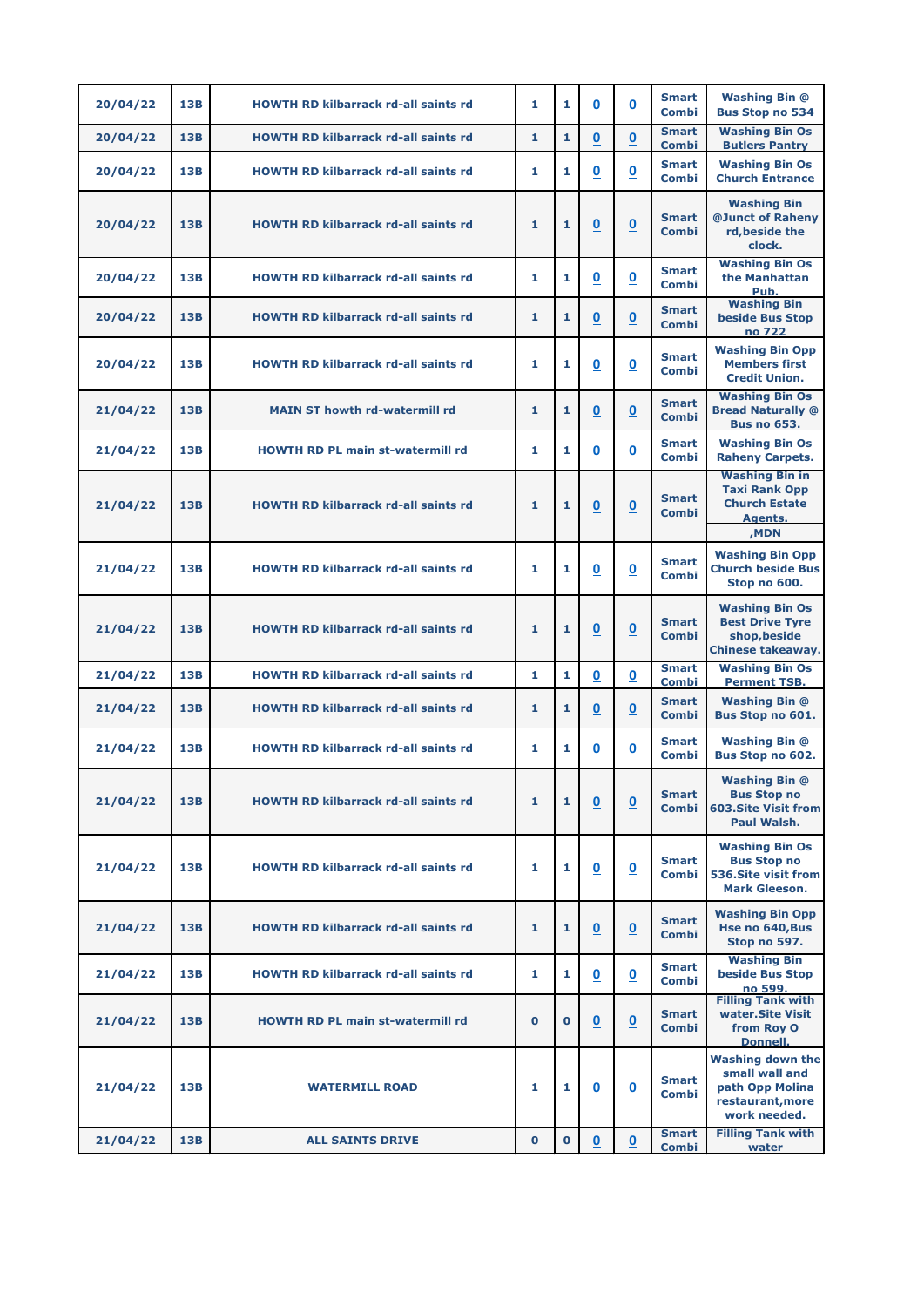| 22/04/22 | 13B        | <b>WATERMILL ROAD</b>                   | 1            | 1           | $\underline{\mathbf{0}}$ | $\underline{\mathbf{0}}$ | <b>Smart</b><br><b>Combi</b>                 | <b>Parked</b><br>Legally, washing<br>the small wall and<br>path.Site visit<br>from Paul Walsh. |
|----------|------------|-----------------------------------------|--------------|-------------|--------------------------|--------------------------|----------------------------------------------|------------------------------------------------------------------------------------------------|
| 22/04/22 | <b>13B</b> | <b>ALL SAINTS DRIVE</b>                 | $\bf{0}$     | $\bf{0}$    | $\underline{\mathbf{0}}$ | $\underline{\mathbf{0}}$ | <b>Smart</b><br><b>Combi</b>                 | <b>Filling Tank with</b><br>water.Site visit<br><b>from Mark</b><br>Gleeson.                   |
| 26/04/22 | 13B        | <b>MAIN ST FT PATH GRIDS</b>            | 1            | 1           | $\underline{\mathbf{0}}$ | $\underline{\mathbf{0}}$ | <b>Smart</b><br><b>Combi</b>                 | <b>Partially</b><br><b>Complete. ss001</b>                                                     |
| 26/04/22 | <b>13B</b> | <b>MAIN ST howth rd-watermill rd</b>    | 5            | 5           | $\underline{\mathbf{0}}$ | $\overline{5}$           | <b>Smart</b><br><b>Combi</b>                 | <b>Partially complete</b><br><b>ss001 TS</b><br>,HDN                                           |
| 26/04/22 | 13B        | <b>MAYWOOD DRIVE</b>                    | 5            | 5           | $\overline{\mathbf{0}}$  | $\overline{\mathbf{1}}$  | <b>Smart</b><br><b>Combi</b>                 | <b>Roots in pipeline</b><br>road finished<br>ss001                                             |
| 26/04/22 | <b>13B</b> | <b>MAYWOOD PARK</b>                     | 14           | 12          | $\overline{\mathbf{2}}$  | $\bf{0}$                 | <b>Smart</b><br><b>Combi</b>                 | <b>ROAD FINSHED</b><br>ss001                                                                   |
| 27/04/22 | 13B        | <b>MAIN ST FT PATH GRIDS</b>            | 3            | 3           | $\underline{\mathbf{0}}$ | $\underline{\mathbf{0}}$ | <b>Smart</b><br>Combi                        | <b>Road finished</b>                                                                           |
| 27/04/22 | <b>13B</b> | <b>HOWTH RD PL main st-watermill rd</b> | 13           | 12          | $\overline{1}$           | $\overline{\mathbf{0}}$  | <b>Smart</b><br><b>Combi</b>                 | <b>Parked car at</b><br>macaras                                                                |
| 27/04/22 | <b>13B</b> | <b>MAYWOOD CRESCENT</b>                 | 14           | 14          | $\mathbf 0$              | 1                        | <b>Smart</b><br><b>Combi</b>                 | <b>M.P Outside no 12</b>                                                                       |
| 27/04/22 | 13B        | <b>MAYWOOD ROAD</b>                     | $\mathbf 0$  | $\bf{0}$    | $\pmb{0}$                | 0                        | <b>Smart</b>                                 | <b>De-cant</b>                                                                                 |
| 27/04/22 | 13B        | <b>AVONDALE PARK</b>                    | $\bf{0}$     | $\mathbf 0$ | $\underline{\mathbf{0}}$ | $\overline{\mathbf{0}}$  | <b>Combi</b><br><b>Smart</b><br><b>Combi</b> | <b>Area Office Tidy</b><br><b>Towns 3 hrs</b><br><b>Partially Complete</b>                     |
| 28/04/22 | 13B        | <b>AVONDALE PARK</b>                    | $\bf{0}$     | $\bf{O}$    | $\boldsymbol{0}$         | 0                        | <b>Smart</b><br><b>Combi</b>                 | <b>Aera office tidy</b><br>towns 3hours<br><b>27/4 2 hours</b><br>28/4 10 hours in<br>total    |
| 03/04/22 | 1          | R139 outbound to M50                    | 60           | 59          | $\underline{\mathbf{0}}$ | $\overline{\mathbf{3}}$  | <b>GCCV 4</b>                                | <b>Outbound finished</b>                                                                       |
| 03/04/22 | 1          | <b>CLONSHAUGH ROAD</b>                  | $\mathbf 0$  | $\bf{0}$    | $\bf{0}$                 | 0                        | GCCV <sub>4</sub>                            | <b>Filled water</b>                                                                            |
| 12/04/22 | 4          | <b>ROSEVALE COURT SC AJS</b>            | 1            | 1           | $\overline{\mathbf{0}}$  | $\overline{\mathbf{0}}$  | SC<br><b>Homes</b>                           | o/s no 1, blocked<br>main cleared.                                                             |
| 12/04/22 | 4          | <b>ROSEVALE COURT SC AJS</b>            | 1            | 1           | $\underline{\mathbf{0}}$ | $\overline{\mathbf{1}}$  | <b>SC</b><br><b>Homes</b>                    | $0/s$ no $1$ AJ $1$<br><b>blocked needs</b><br>jetting.                                        |
| 12/04/22 | 4          | <b>ROSEVALE COURT SC AJS</b>            | 1            | 1           | $\overline{\mathbf{0}}$  | $\underline{\mathbf{0}}$ | <b>SC</b><br><b>Homes</b>                    | o/s no 1, AJ 2<br>cleaned and<br>flushed.                                                      |
| 12/04/22 | 4          | <b>ROSEVALE COURT SC AJS</b>            | 1            | 1           | $\underline{\mathbf{0}}$ | $\underline{\mathbf{0}}$ | <b>SC</b><br><b>Homes</b>                    | opp no 1, type 8<br>gully cleaned and<br>flushed.                                              |
| 12/04/22 | 4          | <b>ROSEVALE COURT SC AJS</b>            | 1            | 1           | $\overline{\mathbf{0}}$  | $\overline{\mathbf{1}}$  | <b>SC</b><br><b>Homes</b>                    | o/s no 2, blocked<br>with concrete.                                                            |
| 12/04/22 | 4          | <b>ROSEVALE COURT SC AJS</b>            | 1            | 1           | $\underline{\mathbf{0}}$ | $\overline{1}$           | <b>SC</b><br><b>Homes</b>                    | O/s no 4, AJ 1,<br><b>blocked with</b><br>concrete.                                            |
| 12/04/22 | 4          | <b>ROSEVALE COURT SC AJS</b>            | 1            | 1           | $\overline{\mathbf{0}}$  | $\overline{\mathbf{1}}$  | <b>SC</b><br><b>Homes</b>                    | o/s no 4, AJ 2,<br>blocked with<br>concrete.                                                   |
| 12/04/22 | 4          | <b>ROSEVALE COURT SC AJS</b>            | 1            | 1           | $\underline{\mathbf{0}}$ | $\underline{\mathbf{0}}$ | <b>SC</b><br><b>Homes</b>                    | o/s washroom, AJ<br>1, cleaned and<br>flushed.                                                 |
| 12/04/22 | 4          | <b>ROSEVALE COURT SC AJS</b>            | 1            | 1           | $\overline{\mathbf{0}}$  | $\overline{\mathbf{0}}$  | <b>SC</b><br><b>Homes</b>                    | o/s washroom, AJ<br>2 cleaned and<br>flushed.                                                  |
| 12/04/22 | 4          | <b>ROSEVALE COURT SC AJS</b>            | $\mathbf{1}$ | 1           | $\underline{\mathbf{0}}$ | $\underline{\mathbf{0}}$ | <b>SC</b><br><b>Homes</b>                    | o/s washroom, AJ<br>3 cleaned and<br>flushed.                                                  |
| 13/04/22 | 4          | <b>ROSEVALE COURT SC AJS</b>            | 1            | $\bf{0}$    | $\underline{\mathbf{0}}$ | $\underline{\mathbf{0}}$ | <b>SC</b><br><b>Homes</b>                    | $o/s$ no 12, main<br>sewer choke<br>cleared.                                                   |
| 13/04/22 | 4          | <b>ROSEVALE COURT SC AJS</b>            | $\mathbf 0$  | $\bf{0}$    | $\underline{\mathbf{0}}$ | $\underline{\mathbf{0}}$ | <b>SC</b><br><b>Homes</b>                    | <b>Meeting with</b><br>housing about<br>AJs. Roy, Mark,<br>brendan.                            |
| 22/04/22 | 4          | <b>ROSEVALE COURT SC AJS</b>            | 20           | 20          | $\overline{\mathbf{0}}$  | $\overline{\mathbf{0}}$  | <b>SC</b><br><b>Homes</b>                    | from 12-17, 20<br><b>AJs cleaned and</b><br>flushed.                                           |